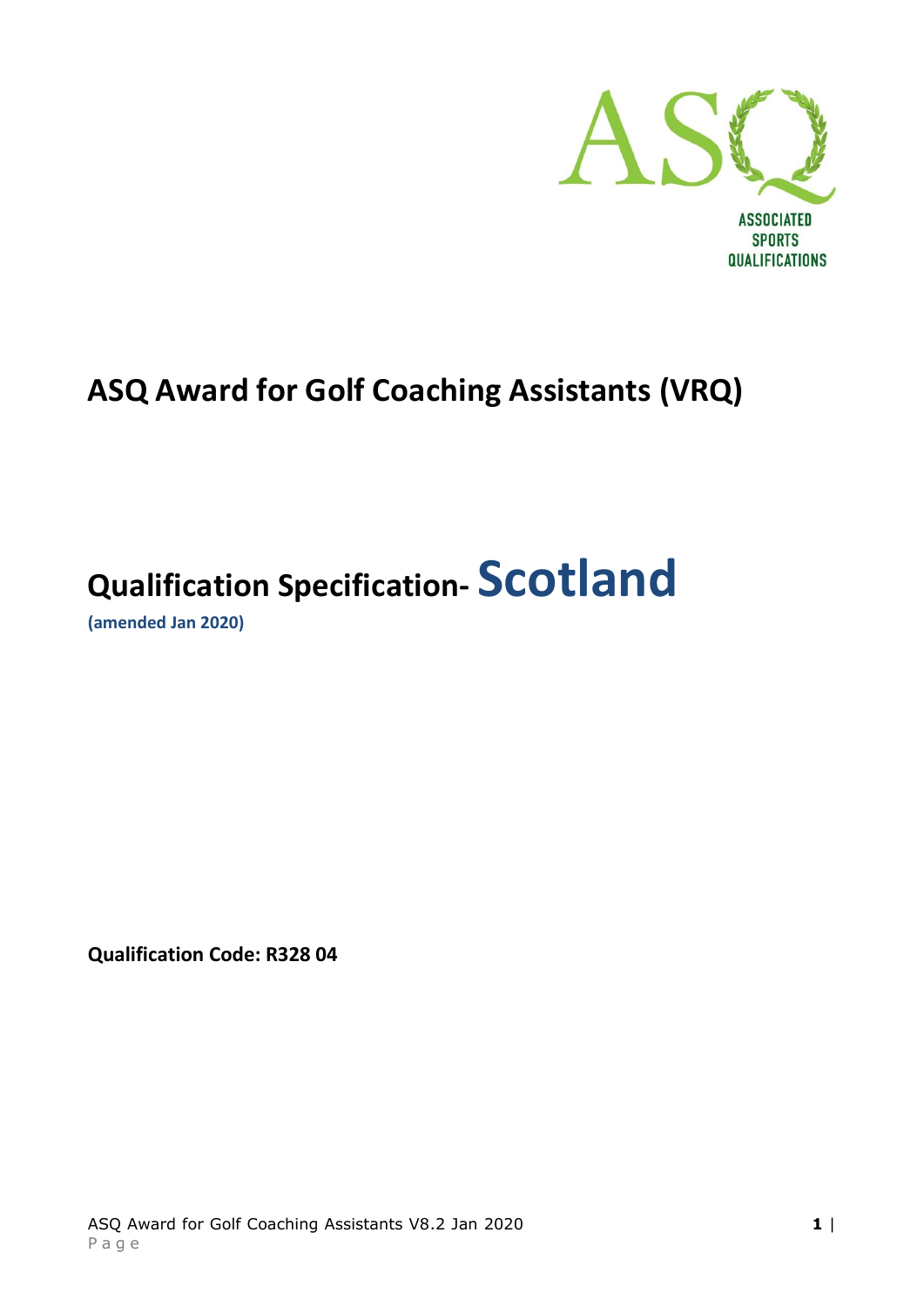# **Contents**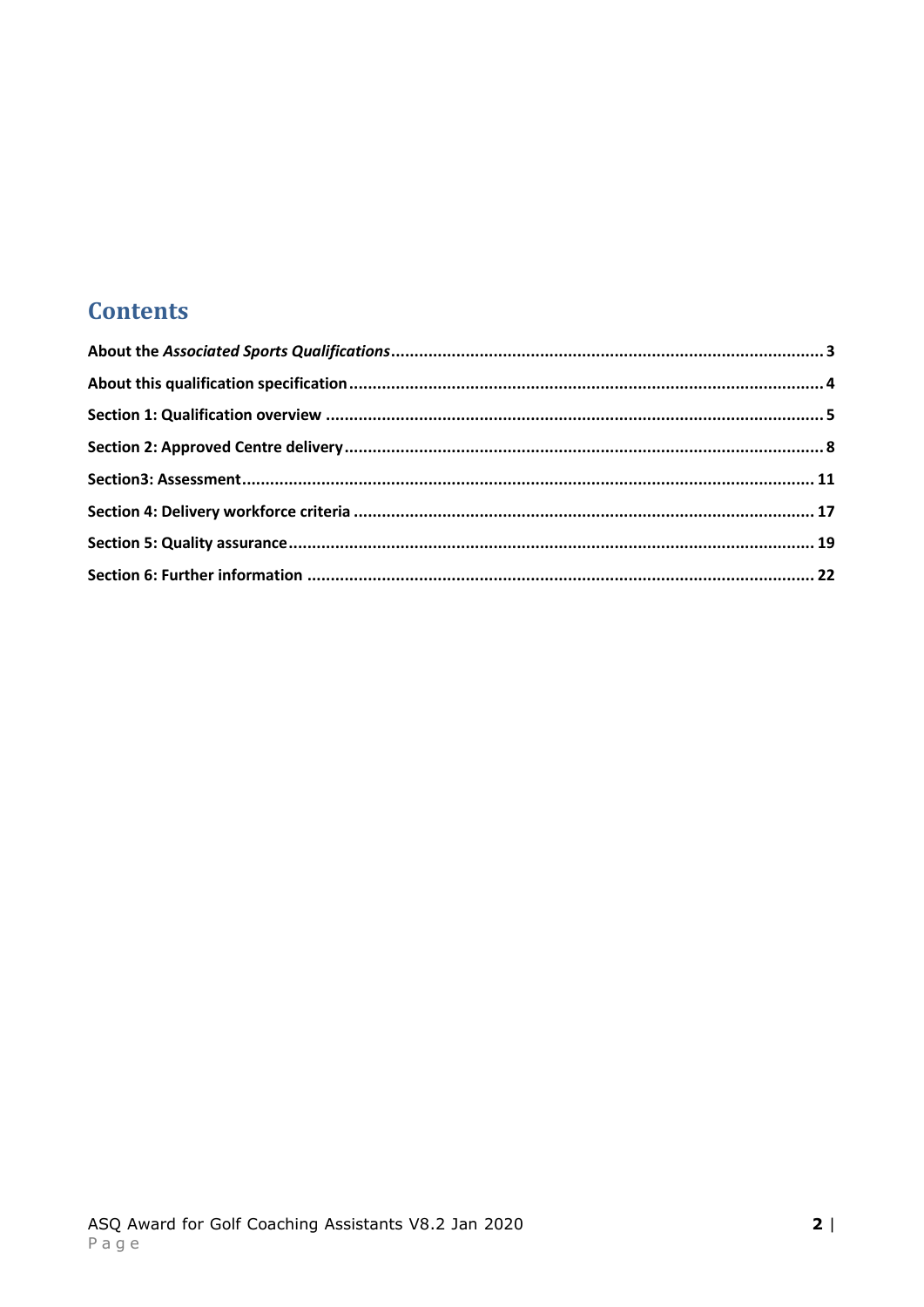# <span id="page-2-0"></span>**About the** *Associated Sports Qualifications*

Associated Sports Qualifications (ASQ) is an Ofqual, CEEA, Qualification Wales and Scottish Qualifications Authority (SQA) approved awarding organisation providing a qualification awarding service to National Governing Bodies of sport or recognised Lead Bodies within the sport and leisure industry. We are based on the site of The Belfry Hotel, near Sutton Coldfield, at the home of the Professional Golfers' Association National Training Academy.

An Independent Limited Liability Partnership, ASQ provides a high-quality awarding service for qualifications within the sport and leisure industry working with key industry partners. Our current member LLP partners are **[The Professional Golfers' Association](http://www.pga.info/)** (The PGA) and PGA Education.

Approved by the above regulators we are committed to ensuring high standard, cost effective quality assurance on behalf of our partners, customers and learners.

ASQ's Vision:

To provide a qualification awarding service to sport 'National Governing Bodies' or sport 'Lead Bodies' that have:

- A strong desire to influence the content and quality of qualifications within their own sport to ensure that they are fit for purpose
- A desire and capability to provide the necessary expertise to facilitate the development, implementation and ongoing monitoring of the qualifications
- A willingness to underwrite the financial implications of their actions and forecasted uptake of the qualifications
- The capacity to deliver and assess the qualifications to the required ASQ and regulatory standards.

#### *ASQ's Mission:*

*To provide 'National Governing Bodies' for sport or 'Lead Bodies' for sport with qualifications which are relevant and fit for purpose through a quality assured and cost-effective qualification awarding service.*

Contact details:

*Associated Sport Qualifications* Ping House The Belfry Sutton Coldfield B76 9PW

Tel: 01676 624764 Website: www.asq.org.uk E-mail: rachelpalmer@asq.org.uk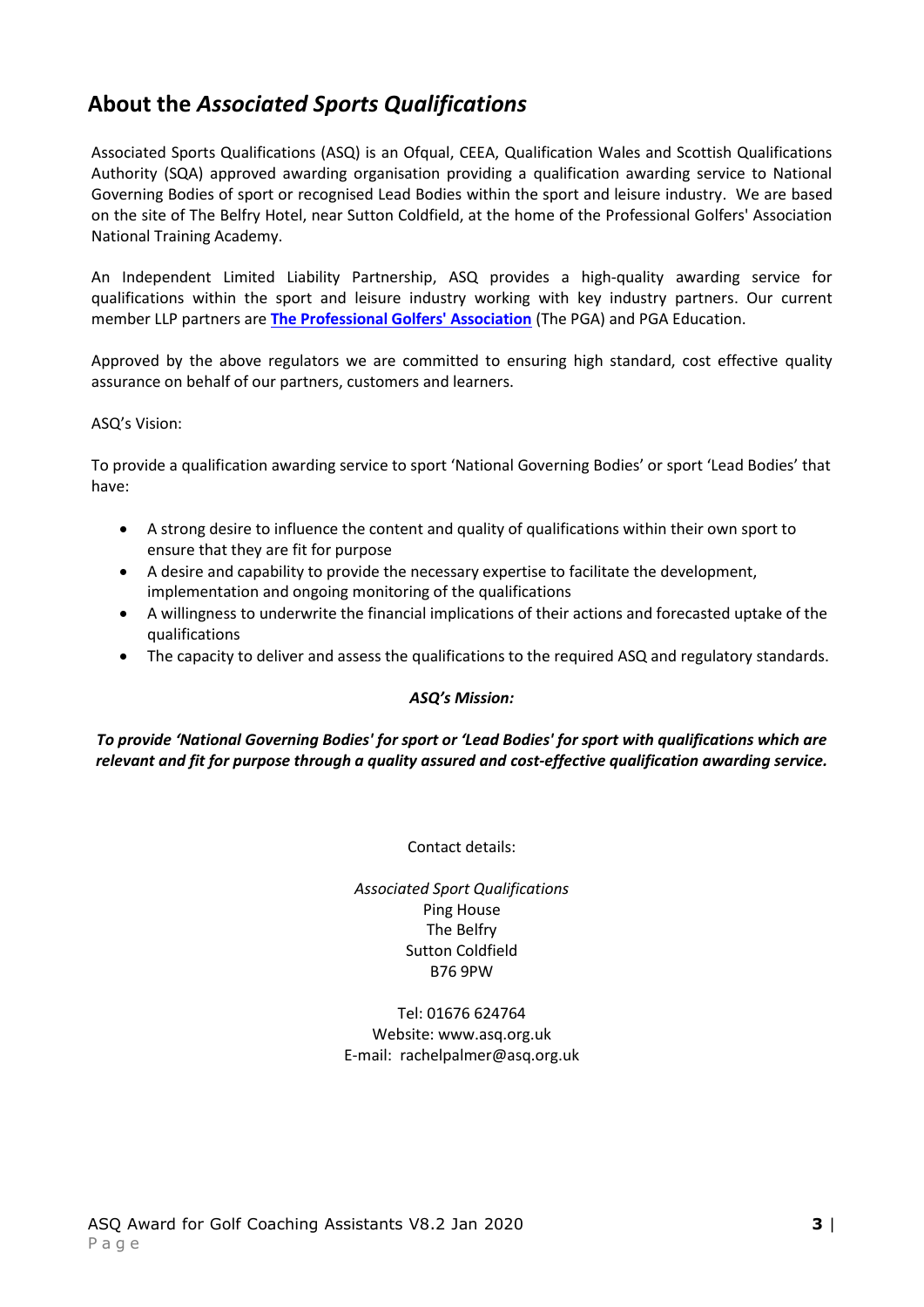#### <span id="page-3-0"></span>**About this Qualification Specification**

Welcome to the qualification specification for the ASQ Award for Golf Coaching Assistants (VRQ). This qualification specification is written for ASQ Approved Centres or for those providers / organisations seeking to offer the qualification to learners. Any training provider or organisation that wishes to deliver an ASQ awarded qualification must fulfil specific requirements as set out by the ASQ\*. Training providers or organisations that satisfy these requirements are referred to as Approved Delivery Centres. Only ASQ Approved Centres can offer ASQ qualifications to learners. This introductory section of the document explains what information is included within this qualification specification.

**Section 1** – Qualification overview – provides a general overview of the qualification, the structure of the qualification with respects to the units included within the qualification and general information about the assessment requirements of the qualification.

**Section 2** – Approved Delivery Centre – provides Approved *Centres* with guidance and information about the delivery of the qualification. This includes guidance on the design of the learning programme that centres can offer to learners, the support that *Centres* should offer to learners, the learning resources that can provide information to learners and the facility and resource expectations of *Centres* delivering the qualification.

**Section 3** – Assessment – provides the detailed assessment strategy for the qualification, including guidance for Approved Delivery *Centres* on the methods to be used and what assessments are required to satisfy the requirements of the qualification.

**Section4** – Workforce criteria – provides Approved Delivery *Centres* with information about the workforce requirements for the delivery and assessment of the qualification. This is focussed on the tutor / assessor roles providing appropriate information about the skills-set, qualifications and knowledge required for the roles; and, guidance on professional development (or CPD) for the roles.

**Section 5** – Quality assurance – provides information and guidance to Approved Delivery *Centres* about the quality assurance policies and procedures expected for the successful delivery of the qualification.

**Section 6** – Further information – provides general information for Approved Delivery *Centres* about the progression opportunities and professional development (or CPD) for learners.

\*For providers that are not currently approved, please contact ASQ at:

*Associated Sport Qualifications* Ping House The Belfry Sutton Coldfield B76 9PW

<span id="page-3-1"></span>Tel: 01675 624764 Website: www.asq.org.uk E-mail: info@asq.org.uk.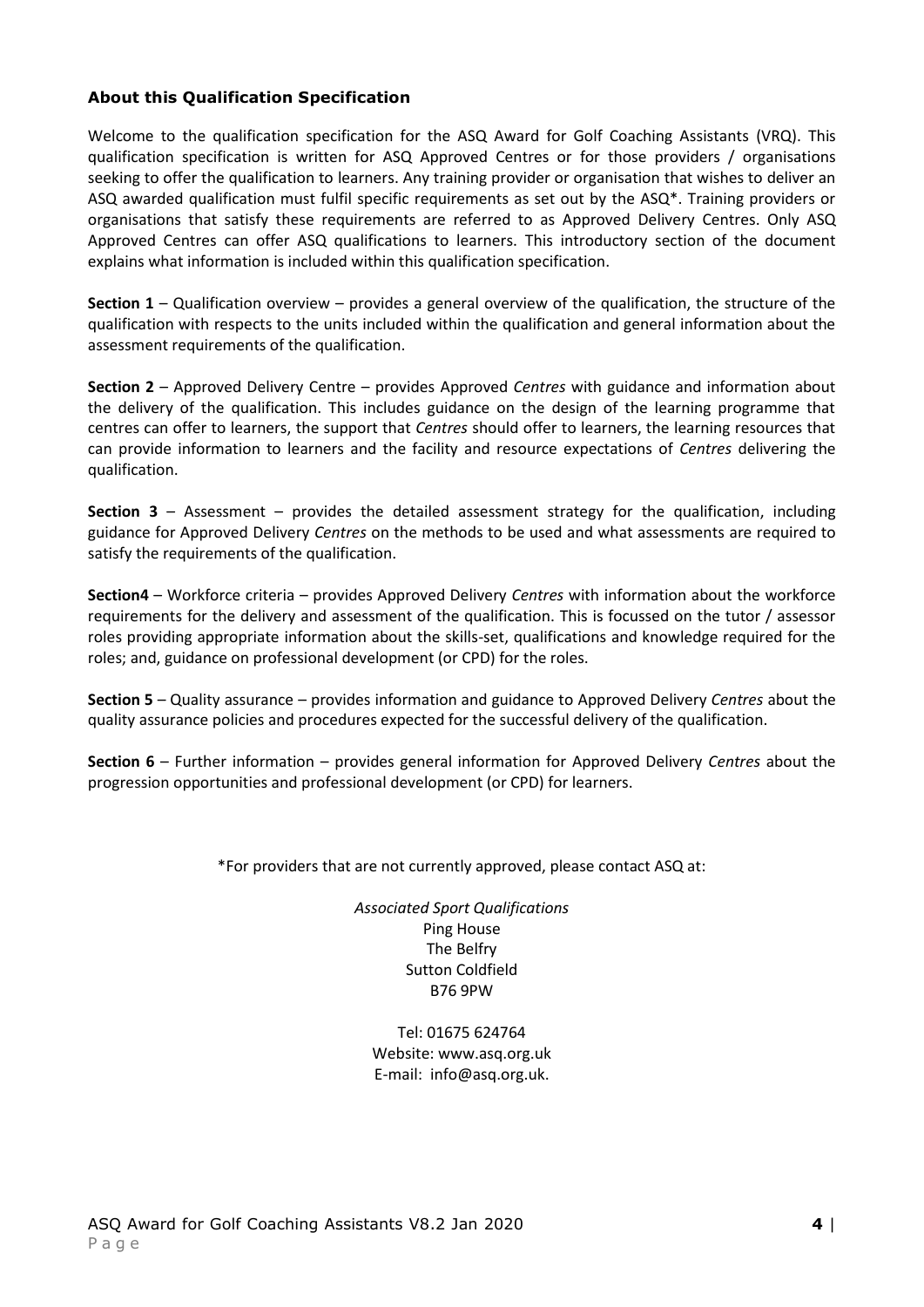# **Section 1: Qualification overview**

| <b>Qualification:</b>                                            | ASQ Award for Golf Coaching Assistants                                                                                                                                                                                                                                                                                                                                                                                                                                                                                                                                                                                                                  |
|------------------------------------------------------------------|---------------------------------------------------------------------------------------------------------------------------------------------------------------------------------------------------------------------------------------------------------------------------------------------------------------------------------------------------------------------------------------------------------------------------------------------------------------------------------------------------------------------------------------------------------------------------------------------------------------------------------------------------------|
| <b>Qualification Number:</b>                                     | R32804                                                                                                                                                                                                                                                                                                                                                                                                                                                                                                                                                                                                                                                  |
| <b>Total Qualification time:</b>                                 | 60 hours                                                                                                                                                                                                                                                                                                                                                                                                                                                                                                                                                                                                                                                |
| <b>Guided Learning Hours (GLH):</b>                              | 16 hours                                                                                                                                                                                                                                                                                                                                                                                                                                                                                                                                                                                                                                                |
| <b>Valid from:</b>                                               | October 2019                                                                                                                                                                                                                                                                                                                                                                                                                                                                                                                                                                                                                                            |
| <b>Prerequisites</b>                                             | Learners must be at least 16 years of age on registration for<br>the qualification<br>Have a commitment to attend all the agreed course dates.<br>There is no handicap requirement however candidates must<br>be able to consistently explain, demonstrate and apply the<br>correct technical models for the full range of application shots<br>(e.g. Full-Swing, Chip, Pitch and Bunker) throughout the<br>delivery and assessment of this qualification.<br>Approved Delivery Centres to ensure all candidates meet<br>entry criteria                                                                                                                 |
| <b>Period of registration</b><br><b>Registration remit</b>       | 2 years. It is expected that candidates will complete all<br>aspects of the assessment for the qualification and apply for<br>certification within the 2-year registration period.<br>Candidates who are unable to complete their assessment<br>within this period may apply, with good reason and via their<br>approved delivery centre to extend their registration for a<br>period of 6 months. The agreement will be subject to<br>approval by the PGA and based on individual circumstances A<br>fee may be charged for this extension (see approved Centre<br>Handbook for current fees)<br>This qualification specification has been devised for |
|                                                                  | candidates registering in Scotland only.                                                                                                                                                                                                                                                                                                                                                                                                                                                                                                                                                                                                                |
| <b>Recommended ratio for Tutor/Assessor:</b><br><b>Candidate</b> | Max 1 tutor/Assessor: 8 candidates<br>Minimum 1 tutor/Assessor: 3 candidates                                                                                                                                                                                                                                                                                                                                                                                                                                                                                                                                                                            |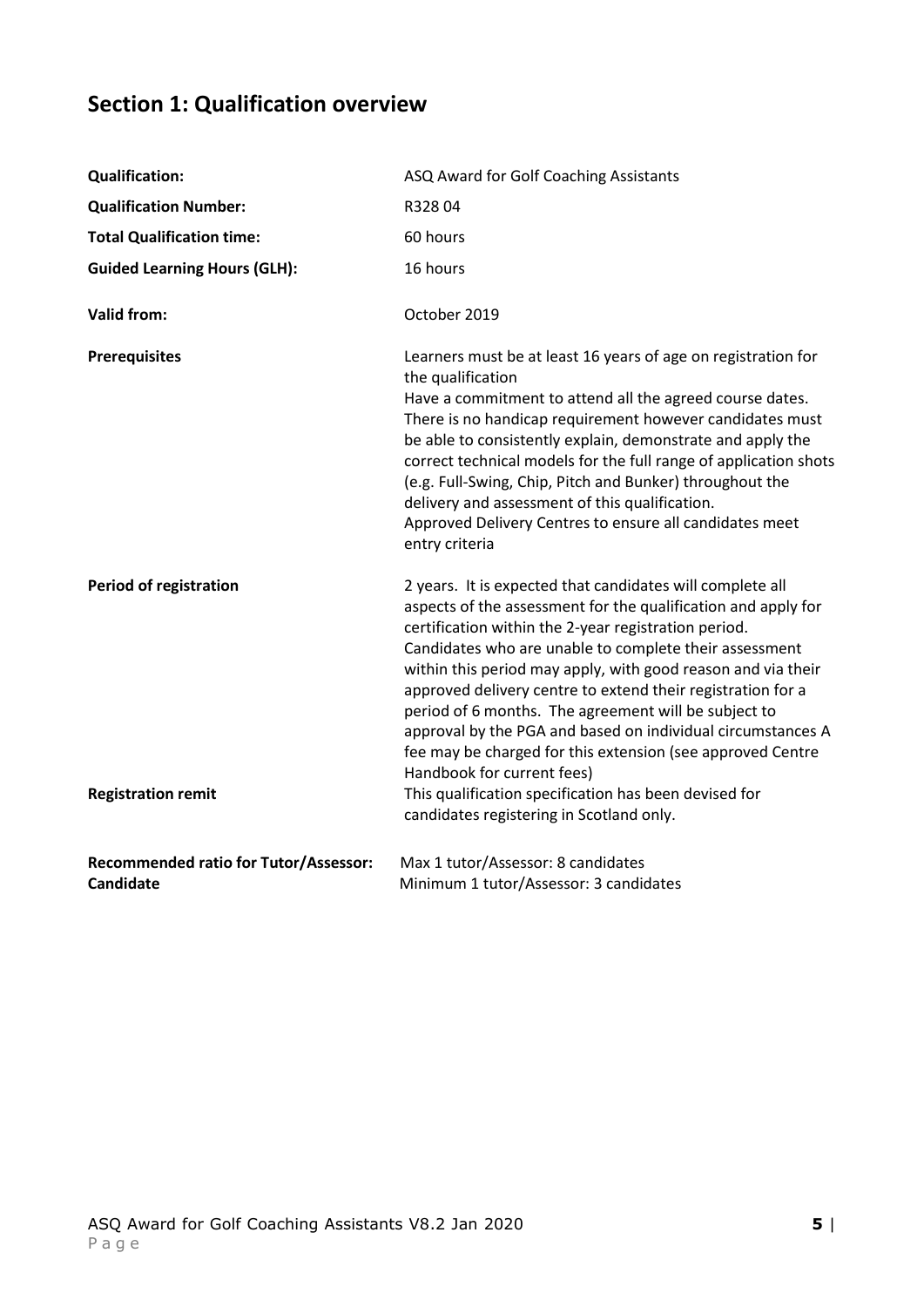# **Qualification objective**

The ASQ Award for Golf Coaching Assistants is a vocationally related qualification that provides learners with an opportunity to study and be assessed in both the practical and theoretical aspects of coaching golf to groups of beginner golfers under supervision.

#### **Qualification aim**

The qualification will provide learners with the basic factual knowledge and understanding of the technical models appropriate to coaching beginner golfers; and, will enable learners to understand the role of a golf coach assistant, appreciate safety aspects involved in coaching, and the preparation required for assisting the delivery of coaching sessions under the direct supervision of a more qualified coach.

The qualification has been developed in partnership with The Professional Golfers' Association (PGA), on behalf of the UK Source Group for Golf and is based on the *National Occupational Standards for Sports Coaching* (published in 2013).

Achievement of this qualification qualifies learners to assist as a 'Coaching Assistant role' – assisting a more qualified golf coach in the delivery of group coaching sessions to beginner golfers.

The successful attainment of this qualification may be used as a steppingstone to proceed to study the ASQ Certificate in Coaching Golf.

#### **\*Limits of Responsibility**

Approved Delivery Centres must ensure that candidates understand that the Award qualification provides them with knowledge and skills to be able to assist more qualified coaches, delivering aspects of coaching sessions, under the direct supervision of a more qualified Golf coach. Learners should be supported by centres to understand the limits of their responsibility and that they should only provide coaching advice and recommendations within the scope of their ability.

Centres must also ensure that learners understand that they may need additional training, qualifications and support if coaching in specific sporting environments or circumstances that challenge the experience of the candidate, for example when working with players with a disability.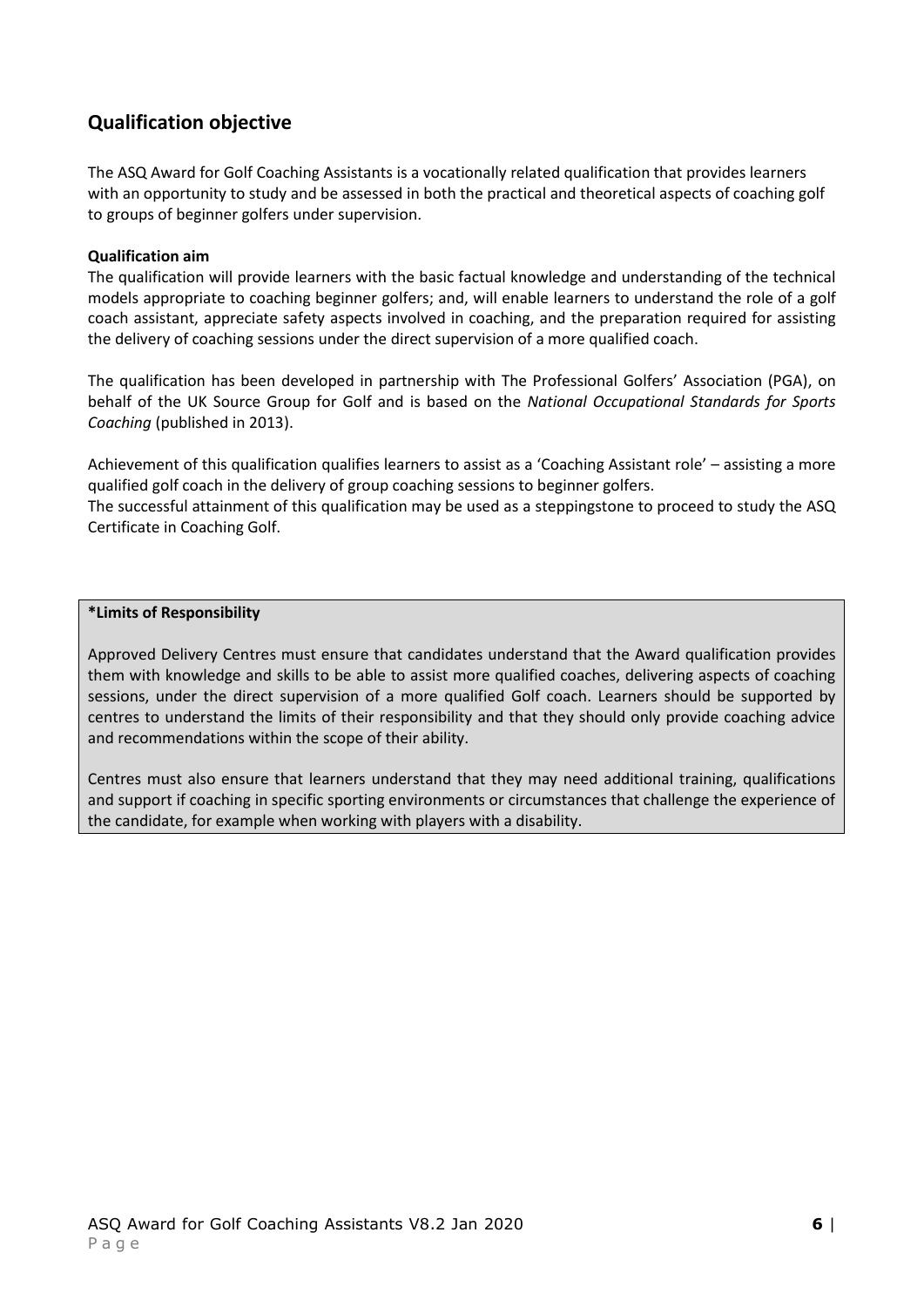**Figure 1: ASQ Award for Golf Coaching Assistants.**

**The ASQ Award for Golf Coaching Assistants is made up of 1 mandatory unit consisting of 3 elements.** 



The ASQ level 1 Award in Coaching Golf is a qualification structured by study that integrates practical and theoretical knowledge and understanding. To successfully achieve the ASQ Award for Golf Coaching Assistants candidates must successfully complete and achieve all three mandatory elements within the one unit.

#### **Assessment overview**

Certification of the ASQ Award for Golf Coaching Assistants requires that candidates demonstrate competence in all aspects of the elements with the qualification and within all areas as defined within the assessment strategy. Assessment will be via knowledge tests and assessment of their practical coaching ability.

Approved Delivery Centres will coordinate the assessment of their registered learners. This is a vocationally-related qualification and learners will be assessed in:

- their knowledge of coaching practice
- Knowledge of technical aspects of golf
- Practical ability to coach

<span id="page-6-0"></span>There is no requirement for each learning outcome or assessment criteria to be assessed separately; this has the potential to create excessive over-assessment of the learner and also may duplicate assessment practice. Centres are encouraged to assess the qualification holistically. For example, where learners can provide evidence for a range of criteria / outcomes and indeed units, centres are encouraged to design assessments to enable this.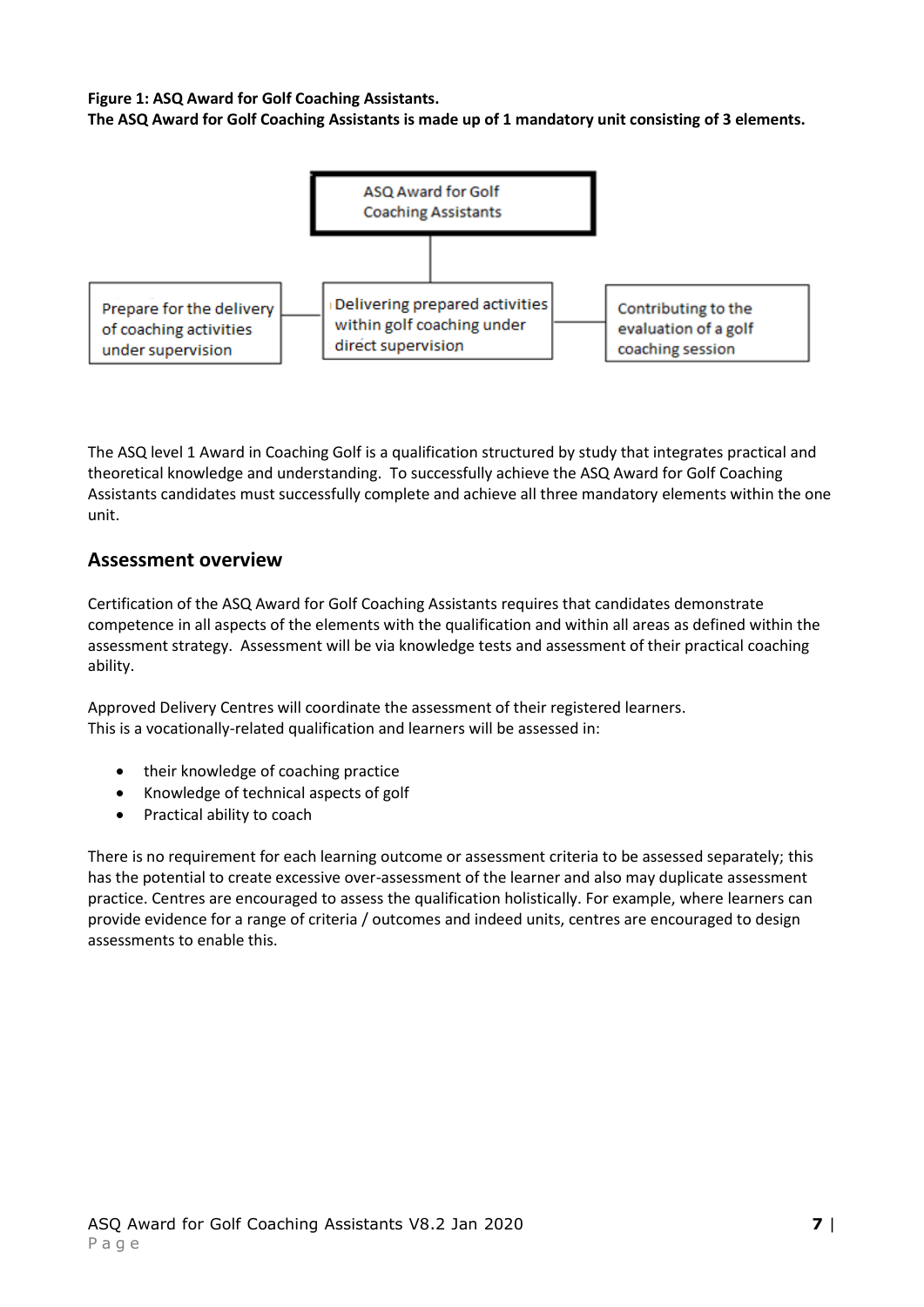# **Section 2: Approved Centre delivery**

*Note: Approved Delivery Centres should also refer to the following resource The 'ASQ Approved Centre Handbook<sup>1</sup> to assist the delivery of the qualification.*

### **Learning programme**

Providing coaching to golfers, at whatever level, is a responsible role. There are high expectations in relation to coach and player conduct, and that behaviour must be understood and supported by every learner (trainee coach) undertaking this qualification.

The qualification is designed to be delivered holistically via a mix of face-to-face training, development tasks and can be complemented by structured online learning. The ASQ Award for Golf Coaching Assistants includes appropriate emphasis on the practical aspects of the coaching role combined with the theoretical knowledge and understanding of coaching and the sport.

The qualification includes **16** guided learning hours or GLH; this is the estimated structured learning *i.e.* the face-to-face training, guided activities under supervision.

The learning programme for this qualification should include the following key aspects:

- **Initial assessment** of the learner, to recognise any prior learning / experience relevant to the qualification; and, to identify any learning support needs (see ASQ RPL process for further guidance)
- **Induction** to ensure learners understand the requirements of the qualification, how the qualification will be managed by the centre and what the expectations and aspirations are of them
- **Training opportunities** face-to-face training opportunities delivered by appropriately skilled and qualified tutors
- **Practice opportunities** where learners are able to put into practice aspects of the training either in a simulated / peer environment or within a 'real' coaching situation. These opportunities may include informal / formative assessment opportunities to assist the learners' development
- **Learner development opportunities**  support and guidance from centres to assist learners in their development of the appropriate knowledge and understanding for the qualification
- **Assessment opportunities** formal opportunities for learners to evidence the requirements of the qualification.

ASQ approved centres can design learning programmes to meet the needs of learners balanced with the requirements of the qualification providing the resource content is submitted to ASQ for approval prior to use to ensure it meets the assessment criteria previously submitted to regulators. It is suggested that Centres have a tutor / assessor to learner ration of 1:8 with a minimum ration of 1:3. Guidance on learning programme design can be provided by the PGA; please contact the ASQ offices for details.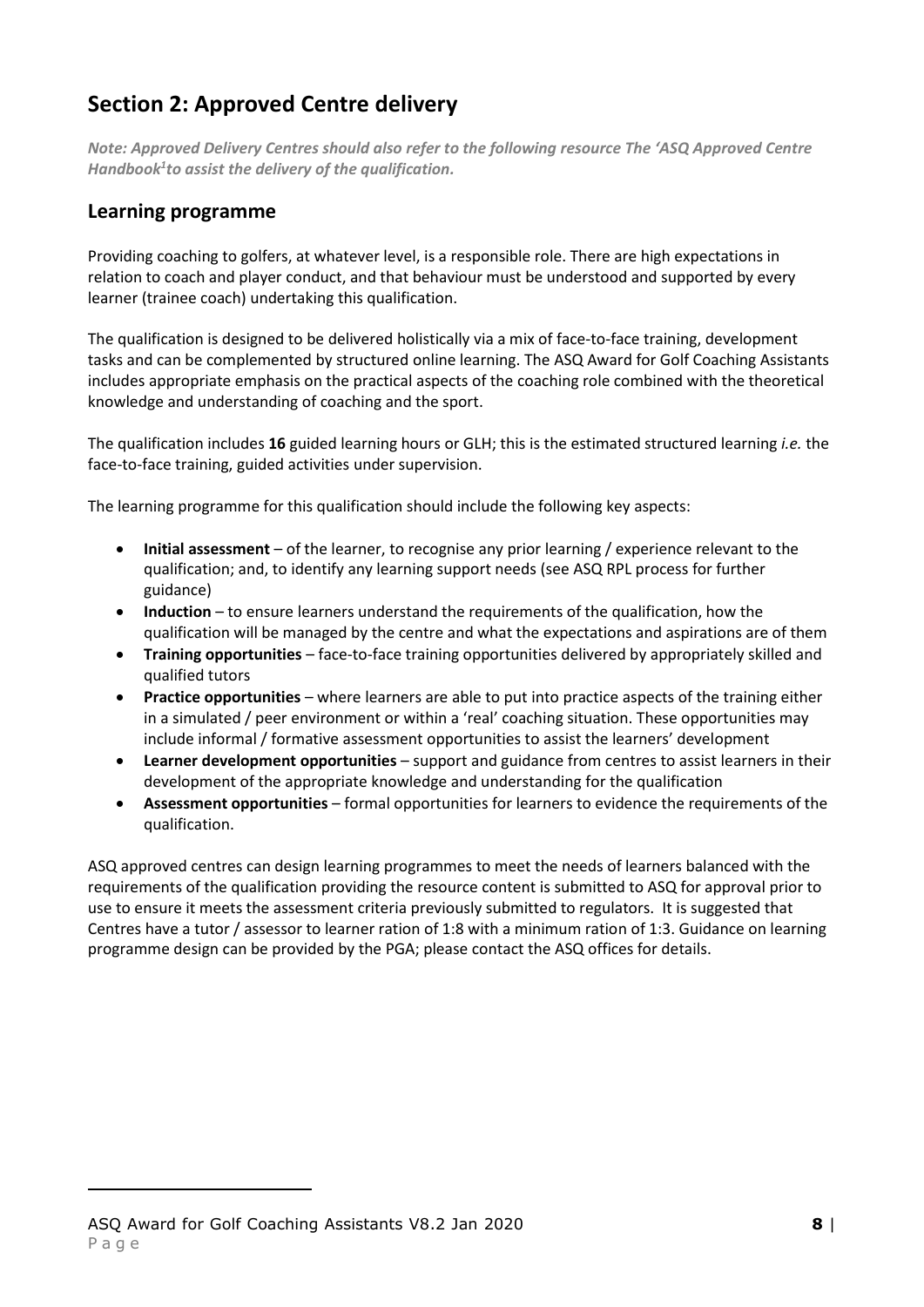# **Support for learners**

Some learners may require additional support from a tutor/assessor or other person (e.g. a mentor or learning support practitioner) in order to achieve the requirements of the qualification. In such circumstances, (for example where candidates have additional learning needs), Approved Delivery Centres can make reasonable adjustments to the learning programme for that individual (including adjustment to assessments). Centres must have an appropriate and agreed policy (with ASQ) for reasonable adjustments to assessments.

A variety of organisations provide continuing support for learners as they develop their coaching skills. The PGA, Home Nations Golf Unions, The Golf Foundation and sports coach UK provide workshops, education and resource material that can assist in the development of coaching knowledge.

#### **Learning resources – for guidance**

The following resources will assist learners in obtaining the underpinning knowledge appropriate to the qualification:

PGA, (2017) Roles and Responsibilities of a Level 1 Coach, Leeds, Coachwise Ltd

PGA, (2017) Safe Practice in Golf Coaching, Leeds, Coachwise LTD

PGA, (2017) The Coaching Process, Leeds, Coachwise Ltd

PGA, (2017) Skill Learning for Golf Coaches, Leeds, Coachwise Ltd

PGA, (2017) Coaching Children and Young People, Leeds, Coachwise Ltd

PGA, (2017) Continuous Personal Development, Leeds, Coachwise Ltd

PGA, (2017) Technical Models, Leeds, Coachwise Ltd

PGA, (2017) Golf Rules and Etiquette, Leeds, Coachwise Ltd

PGA, (2017) Coaching Cards, Leeds, Coachwise Ltd

PGA, (2017) Coaching Log Book, Leeds, Coachwise Ltd

R&A &USGA, (2015) Rules of Golf – access at

<https://www.randa.org/TheRandA/AboutTheRandA/DownloadsAndPublications>

R&A & USGA, (2015) A quick Guide to the Rules of Golf – access at

<https://www.randa.org/TheRandA/AboutTheRandA/DownloadsAndPublications>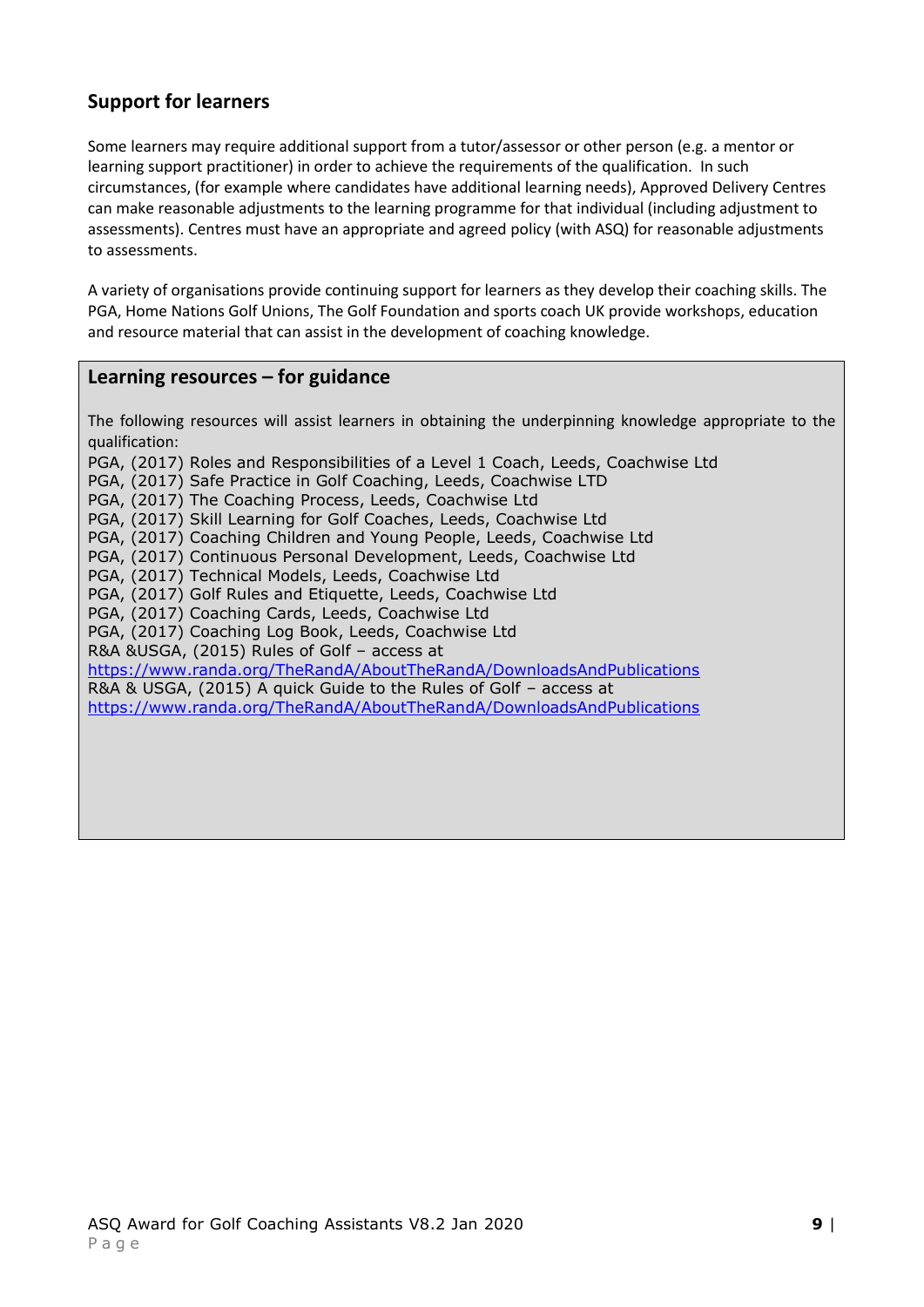# **Facilities / resources to support delivery**

This guidance supports and augments the generic criteria for facilities / resources found in the Centre Approval Application Pack. All sites used for the training and / or assessment of the qualification must meet the requirements of health and safety regulations and accepted safe practice in the occupational area.

ASQ Approved Centres must be able to provide a suitable environment conducive to learning for the effective delivery and assessment of the qualification *i.e.* facilities that are well ventilated, well lit, of adequate size and protected from adverse weather conditions. The table below provides an overview of the facilities / resources required to support the delivery and assessment of both the theory and practical elements of the ASQ Award for Golf Coaching Assistants qualification.

| <b>Theory sessions</b>                                                  | <b>Practical sessions</b>                    |
|-------------------------------------------------------------------------|----------------------------------------------|
| Conference room and break out rooms<br>appropriate to the size of group | <b>Putting Green</b>                         |
| Flip Chart, Pens, Post-its                                              | <b>Practice Bunker</b>                       |
| Projector                                                               | Practice Ground ( <i>i.e.</i> Driving Range) |
|                                                                         | <b>Chipping Green</b>                        |
|                                                                         | Selection of clubs (left and right handed)   |
|                                                                         | Sufficient supply of balls                   |
|                                                                         |                                              |
|                                                                         |                                              |
|                                                                         |                                              |

*In exceptional circumstances (for example, geographical location, extreme weather conditions or where there are accessibility issues), a Centre may apply to the ASQ to support the delivery of an award qualification in an indoor facility. In the event of such circumstances the following criteria must be met:*

*-------------------------------------------------------------------------------------------------------------------------------------------------------------*

| <b>Facility</b>                                                                                                                                             | Equipment                                                                             |
|-------------------------------------------------------------------------------------------------------------------------------------------------------------|---------------------------------------------------------------------------------------|
| Indoor sports centre space equivalent to the<br>dimensions of a four court badminton hall (as<br>defined by:<br>Length = $33$ metres<br>Width = $18$ metres | Adaptive equipment - e.g. Tri-golf or SNAG,<br>including plastic clubs and soft balls |
| Conference rooms and breakout rooms<br>appropriate to the size of the group                                                                                 |                                                                                       |
| Flip Chart, Pens, Post-its                                                                                                                                  |                                                                                       |
| Tutor pack                                                                                                                                                  |                                                                                       |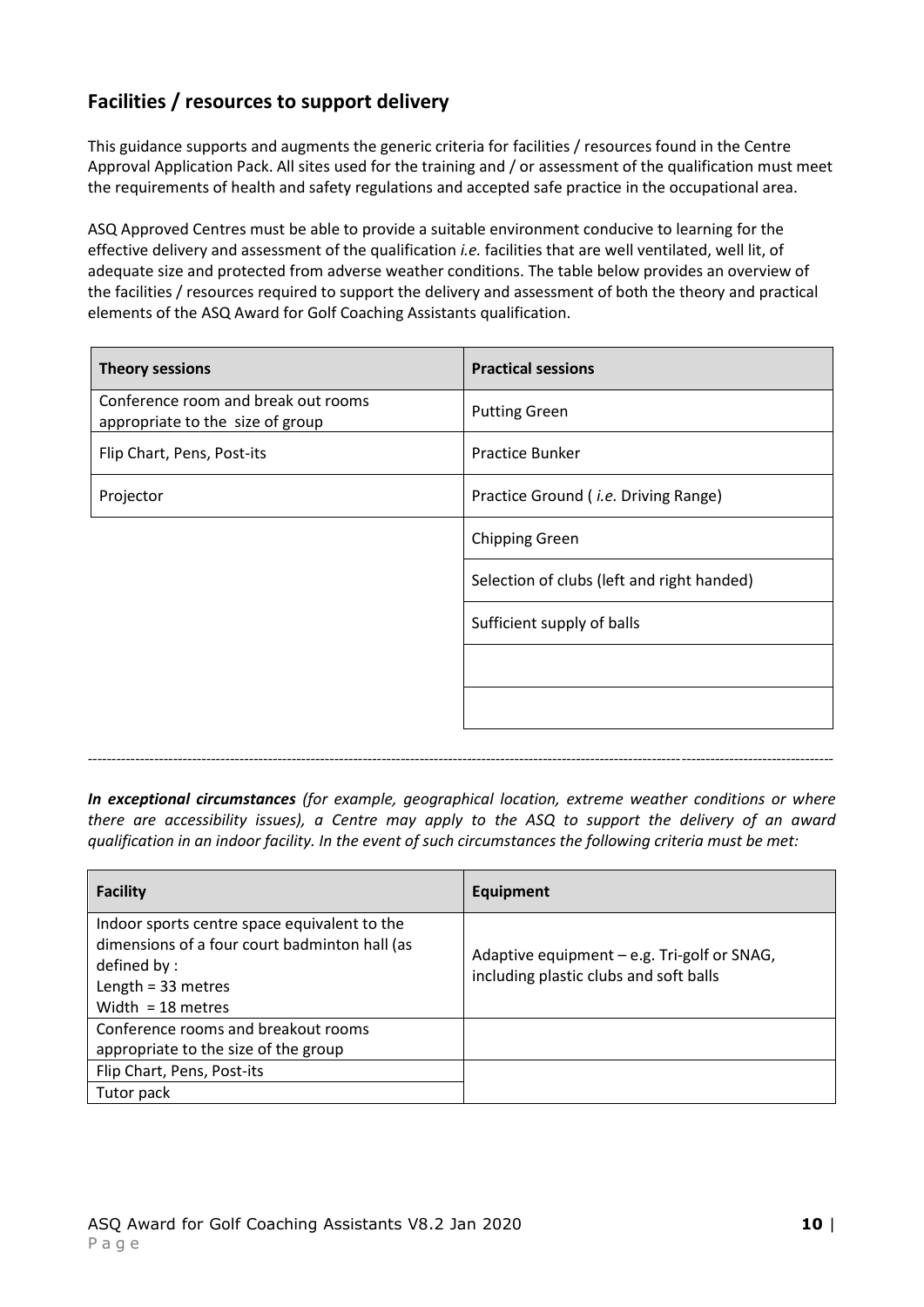# <span id="page-10-0"></span>**Section 4: Assessment**

#### **4.1 Overview**

Certification of the ASQ Award for Golf Coaching Assistants requires learners to achieve all the elements included within the qualification. Learners will need to satisfy all learning outcomes and assessment criteria of each element included within the qualification.

This Award qualification is a vocationally-related qualification and will assess learners' knowledge and their practical coaching ability. Learners must provide sufficient evidence to satisfy all the assessment criteria and all evidence submitted by learners should be reliable, accurate, current, valid and authentic.

Upon delivering the qualification the approved delivery centre will be responsible for coordinating assessments. During design of the qualification ASQ and its qualification design panel will have selected the appropriate methods of assessment for the requirements of qualification. Methods may consist of (but not limited to the following):

- Written questioning
- Oral questioning
- Professional discussion
- Observation of performance
- Examination of products of work.
- On line learning
- MCQ assessment

#### **4.2 Assessment Methodology**

The assessment of observation performance (minimum two, ideally four) micro 5-minute sessions within the training session should take a **formative** approach in that tutors are able to offer feedback to learners on their performance prior to undertaking the final day 2 observed **summative** session of fifteen minutes.

The final observed session 15 minute (day 2) is a summative assessment as it is the only opportunity for candidates to demonstrate competence at the required standard. The self-evaluation record should also be viewed as summative. Assessor observation and findings should be recorded on a Coaching Assessment Form (template CE140) along with templates CE141 (coaching self-evaluation feedback) and risk assessment (form 143)

A written summative test to assess criteria that cannot be readily assessed through observation forms part of the assessment strategy. This will be achieved by using a multiple choice paper (MCQ) with a required pass mark set by ASQ of 60%.

Tutors should be aware that on completion of the final assessment feedback to students should encourage assistance of their continuous personal development, or, if necessary, preparation for re-assessment Assessment results will be marked as C (competent) or NYC (Not yet competent.) Overall results will achieve pass or fail, no grading structure will apply.

Candidates who may struggle to demonstrate competence using the above methods should be referred to the guidance for candidates with particular assessment needs (ASQ reasonable adjustment policy) and raise their concerns with their tutor/assessor.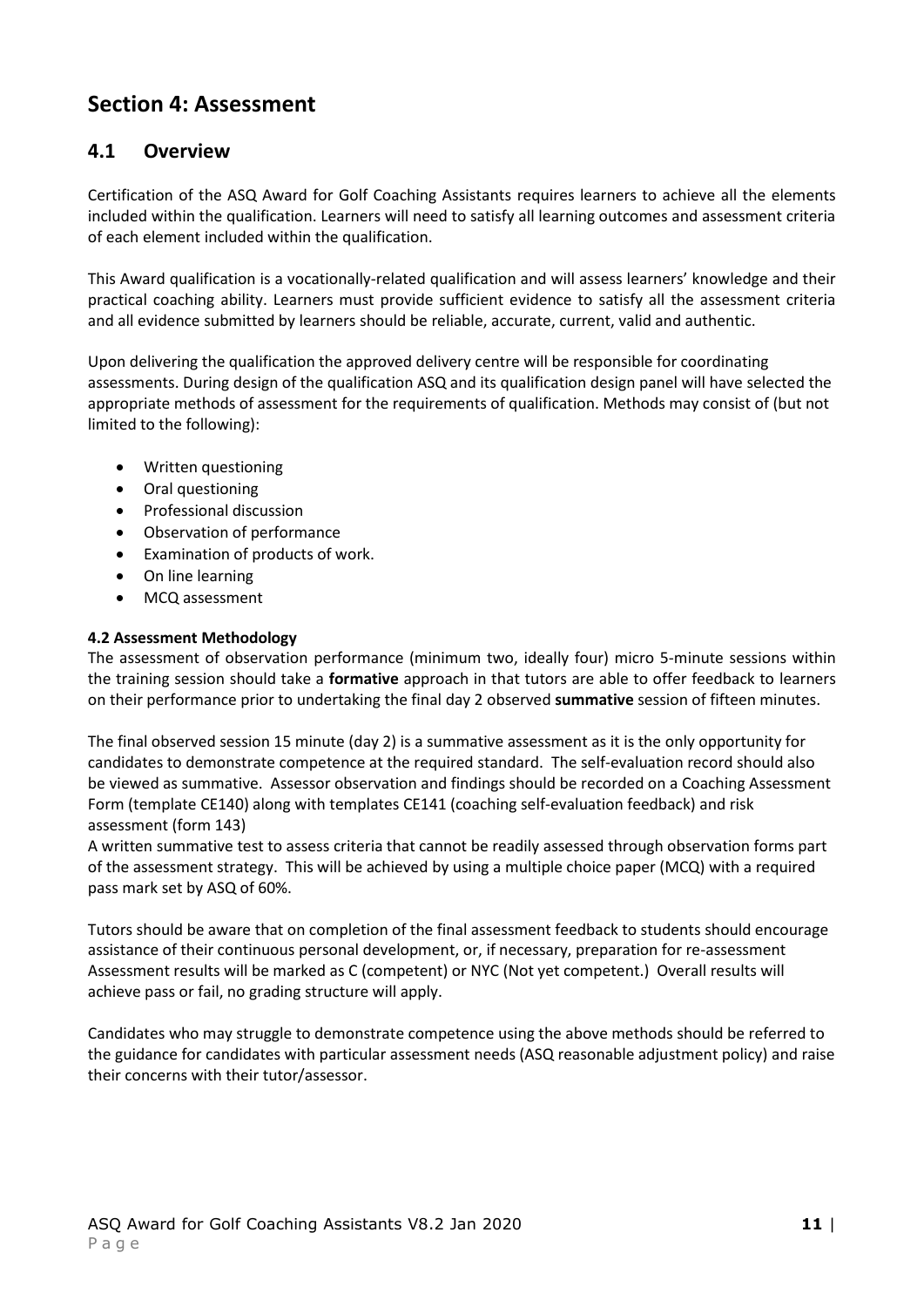#### **Exemptions**

Whilst there are no exemption opportunities for the whole qualification, candidates may claim exemption for any previous assessments in which they were found to be competent that form part of the ASQ Award for Golf Coaching Golf assistants. This means that candidates attempting resits will only be required to resit the assessments in which they have not yet achieved competence within five years of their initial registration

#### **RPL**

Due to the holistic delivery requirement of this qualification there is no RPL available.

#### **4.3 Reassessment Procedures**

Candidates who are unsuccessful in any aspect of assessment (internal and/or external) will be offered one further opportunity to resubmit the appropriate portion of the assessment within their two-year period of registration. Each re-assessment (i.e. the 'observed coaching' and/or the 'MCQ') to be a FULL assessment against all of the required competencies previously failed. Previous demonstrated competencies gained during the first assessment attempt will be carried over. The assessment can be ran holistically as per original methodology if required providing the candidate is only assessed on the previously failed elements of the qualification.

It is the responsibility of the Approved Delivery Centre to arrange and staff re-assessment opportunities at a candidate cost to be set by that centre. ASQ will not make additional charges to the Delivery Centre for processing re-assessments.

All candidate results should be recorded electronically securely and in line with data protection requirements. (For as long as the information is required, usually a minimum of 3 years and for the duration of the candidates PGA membership.)

Achievement of the qualification is through successful attainment of:

- Successful completion of all the assessment criteria within this qualification specification via attendance of workshops.
- The observation of a formative assessment, delivery of a minimum of two micro coaching sessions. (feedback will be encouraged through group participation and given verbally)
- The Summative assessment of the delivery of one 15 minute coaching session
- The production of a recorded evaluation of the observed session
- The achievement of 60% or more in the MCQ summative assessment.

### **4.4 Guidance for candidates with particular needs – reasonable adjustments**

ASQ endeavours to ensure that the assessment requirements and methods used within its qualifications are sufficiently flexible to enable the widest range of learners to fairly and reliably achieve the qualification. Learners who have a specific learning need should be referred to the *Guidance for Candidates with Particular Assessment Needs*- ASQ Reasonable adjustment policy.

ASQ ensures that any specific arrangements made by *Centres* to accommodate learners' needs are valid and reliable and fair to other learners, and, meet the assessment requirements of the qualification. *Centres* need to ensure that learners are not given an unfair advantage or that other learners are disadvantaged by any adjustment to assessments to accommodate learners' specific needs.

*Centres* should refer to their *'ASQ Approved Centre Handbook',* which contains the processes that centres should refer to when delivering the ASQ Coaching in Golf qualifications.

NB. If a candidate fails to disclose a particular need prior to undertaking the assessment modules of the qualification that subsequently is shown to have directly contributed to their failure to achieve required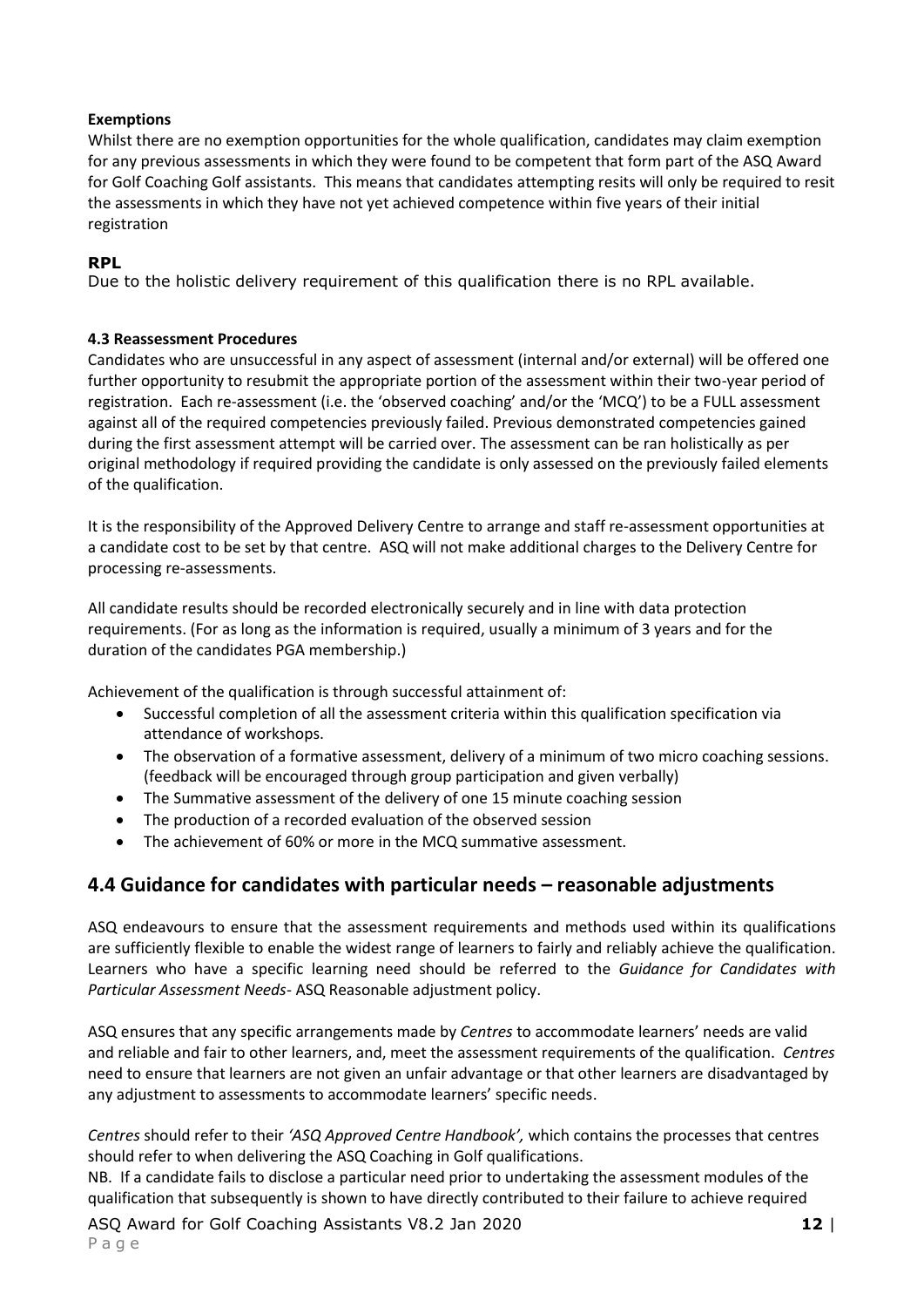competencies, the candidate will be eligible for two further assessment attempts to achieve the required standard.

## **Certification**

When learners have successfully achieved all the elements of the qualification and all evidence has been checked and quality assured, Approved Delivery *Centres* can contact ASQ for certification submitting the form H15 Certificate request form where direct claims status exist.

<span id="page-12-0"></span>Where direct claims does not exists centres will require external verification of assessment to ensure claims are valid.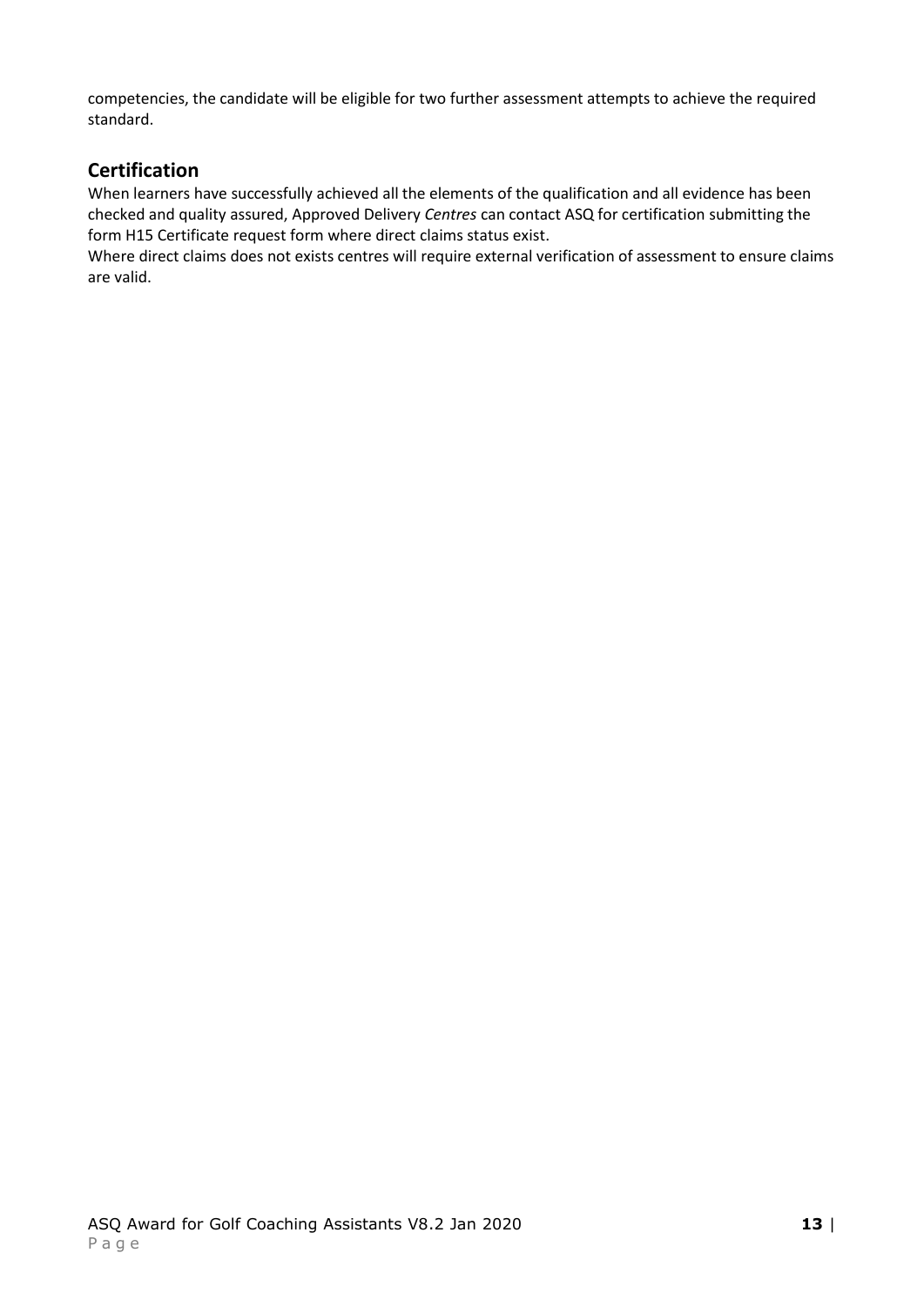| <b>Element 1 Title:</b>                                                                              | Prepare for the delivery of coaching                                                                                                                                                                                                                                                                                                                                                                                           |
|------------------------------------------------------------------------------------------------------|--------------------------------------------------------------------------------------------------------------------------------------------------------------------------------------------------------------------------------------------------------------------------------------------------------------------------------------------------------------------------------------------------------------------------------|
| Level: (If relevant e.g. to be                                                                       | activities under supervision<br>N/A                                                                                                                                                                                                                                                                                                                                                                                            |
| submitted to SCQF)                                                                                   |                                                                                                                                                                                                                                                                                                                                                                                                                                |
| <b>Credit Value:</b>                                                                                 |                                                                                                                                                                                                                                                                                                                                                                                                                                |
| <b>Learning Outcomes:</b>                                                                            | <b>Assessment criteria</b>                                                                                                                                                                                                                                                                                                                                                                                                     |
| <b>The learner can</b>                                                                               | The learner will:                                                                                                                                                                                                                                                                                                                                                                                                              |
| 1. Understand the role and<br>responsibilities of the Golf<br>Coaching Assistant                     | 1.1 Establish the role of the Golf Coaching<br>Assistant.                                                                                                                                                                                                                                                                                                                                                                      |
|                                                                                                      | 1.2 Establish and demonstrate the<br>responsibilities of a Golf Coaching<br>Assistant.                                                                                                                                                                                                                                                                                                                                         |
|                                                                                                      | 1.3 Identify the role boundaries of the<br>Golf Coaching Assistant.                                                                                                                                                                                                                                                                                                                                                            |
|                                                                                                      | 1.4 Know how to work as part of a team,<br>with specific responsibilities.                                                                                                                                                                                                                                                                                                                                                     |
|                                                                                                      | 1.5 Identify Golf codes of conduct.                                                                                                                                                                                                                                                                                                                                                                                            |
|                                                                                                      | 1.6 Identify the rules and regulations of<br>Golf.                                                                                                                                                                                                                                                                                                                                                                             |
|                                                                                                      | 1.7 Identify Golfs organisational<br>procedures, responsibilities and liabilities.                                                                                                                                                                                                                                                                                                                                             |
|                                                                                                      | 1.8 Create and maintain positive<br>relationships with participants, and others<br>using Golf codes of practice.                                                                                                                                                                                                                                                                                                               |
|                                                                                                      | 1.9 Identify the relevant guidelines in Golf<br>relating to the protection of children and<br>vulnerable adults from abuse.                                                                                                                                                                                                                                                                                                    |
| Additional Information about this unit:                                                              | This element must be delivered<br>holistically, along with 2 other elements<br>that make up this one-unit qualification.                                                                                                                                                                                                                                                                                                       |
| Element 1 purpose and aim(s):                                                                        | This will assess the participants<br>understanding and remit of the Golf<br>Coaching Assistant.                                                                                                                                                                                                                                                                                                                                |
| Assessment requirements or guidance<br>specified by a sector or regulatory body:<br>(if appropriate) | ASQ requires this qualification to be<br>assessed in the context of golf coaching.<br>To complete this element learners are<br>required to evidence: Collecting<br>information needed to identify and<br>demonstrate the role of a Golf Coach<br>Assistant, through a range of methods<br>which might include observational<br>activities, written questioning, oral<br>questioning, MCQ tests, discussion,<br>simulation etc. |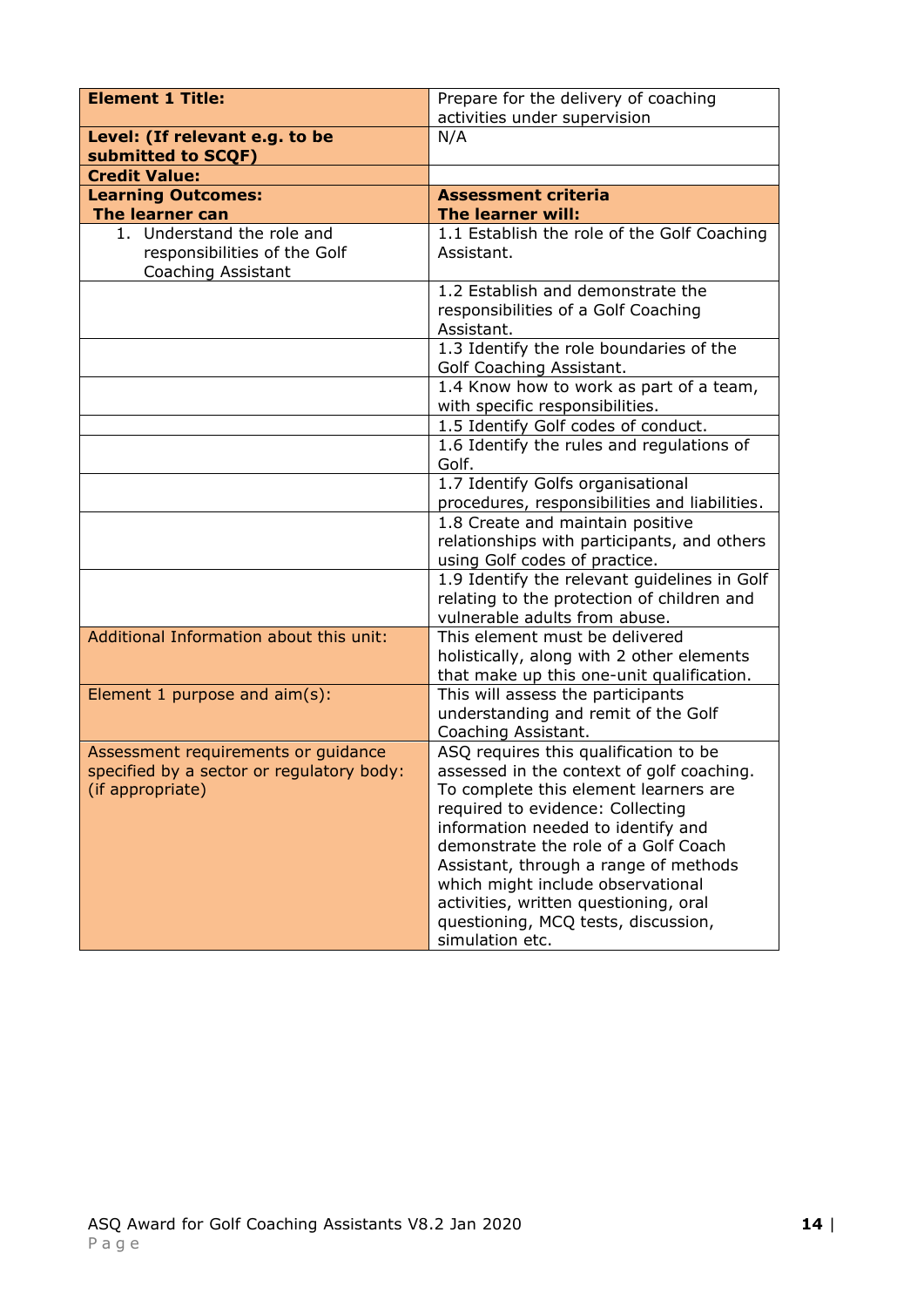| <b>Unit 2 Title:</b>                                                                   | Delivering prepared activities within Golf<br>Coaching sessions under direct                                                                                        |
|----------------------------------------------------------------------------------------|---------------------------------------------------------------------------------------------------------------------------------------------------------------------|
|                                                                                        | supervision.                                                                                                                                                        |
| Level: (If relevant e.g. to be<br>submitted to SCQF)                                   | N/A                                                                                                                                                                 |
| <b>Credit Value:</b>                                                                   |                                                                                                                                                                     |
| <b>Learning outcomes</b>                                                               | <b>Assessment criteria</b>                                                                                                                                          |
| The learner can:                                                                       | The learner will:                                                                                                                                                   |
| Assist with the preparation of a Golf<br>Coaching session under direct<br>supervision. | 2.1 Assisting others to identify the needs<br>of Golf coaching participants.                                                                                        |
|                                                                                        | 2.2 Identify and collect relevant<br>information about the Golf coaching<br>participants.                                                                           |
|                                                                                        | 2.3 Deal with confidential information<br>using appropriate guidelines.                                                                                             |
|                                                                                        | 2.4 Identify responsibilities for arranging<br>and delivering the activities.                                                                                       |
|                                                                                        | 2.5 Check that activities meet participants<br>needs.                                                                                                               |
| Assist with the delivery of a Golf Coaching<br>session under direct supervision.       | 2.6 Prepare the coaching environment.                                                                                                                               |
|                                                                                        | 2.7 Check with others that the planned<br>use of the coaching environment is in line<br>with good practice.                                                         |
|                                                                                        | 2.8 Check equipment used in the activity<br>to ensure that it meets H+S standards.                                                                                  |
|                                                                                        | 2.9 Identify potential risks within the<br>coaching environment.                                                                                                    |
|                                                                                        | 2.10 Identify relevant information for<br>participants and others on health, safety,<br>and emergency issues and procedures<br>related to the coaching environment. |
|                                                                                        | 2.11 Set up and lay out equipment for the<br>coaching activities safely and effectively.                                                                            |
|                                                                                        | 2.12 Report any problems with equipment<br>to a responsible person.                                                                                                 |
|                                                                                        | 3.1 Identify and communicate ground<br>rules for acceptable behaviour during the<br>activities.                                                                     |
|                                                                                        | 3.2 Explain to participants and others<br>their roles and contribution to the<br>activities.                                                                        |
|                                                                                        | 3.3 Check participants readiness to<br>participate in the activities.                                                                                               |
|                                                                                        | 3.4 Use appropriate communication<br>methods to check participants<br>understanding of the planned activities.                                                      |
|                                                                                        | 3.5 Encourage and reward positive<br>behaviour.                                                                                                                     |
|                                                                                        | 3.6 Identify the methods that could be<br>used to challenge inappropriate<br>behaviour.                                                                             |
|                                                                                        | 3.7 Use appropriate coaching styles to<br>meet participants needs and to promote<br>learning.                                                                       |
|                                                                                        | 3.8 Ensure all participants are actively                                                                                                                            |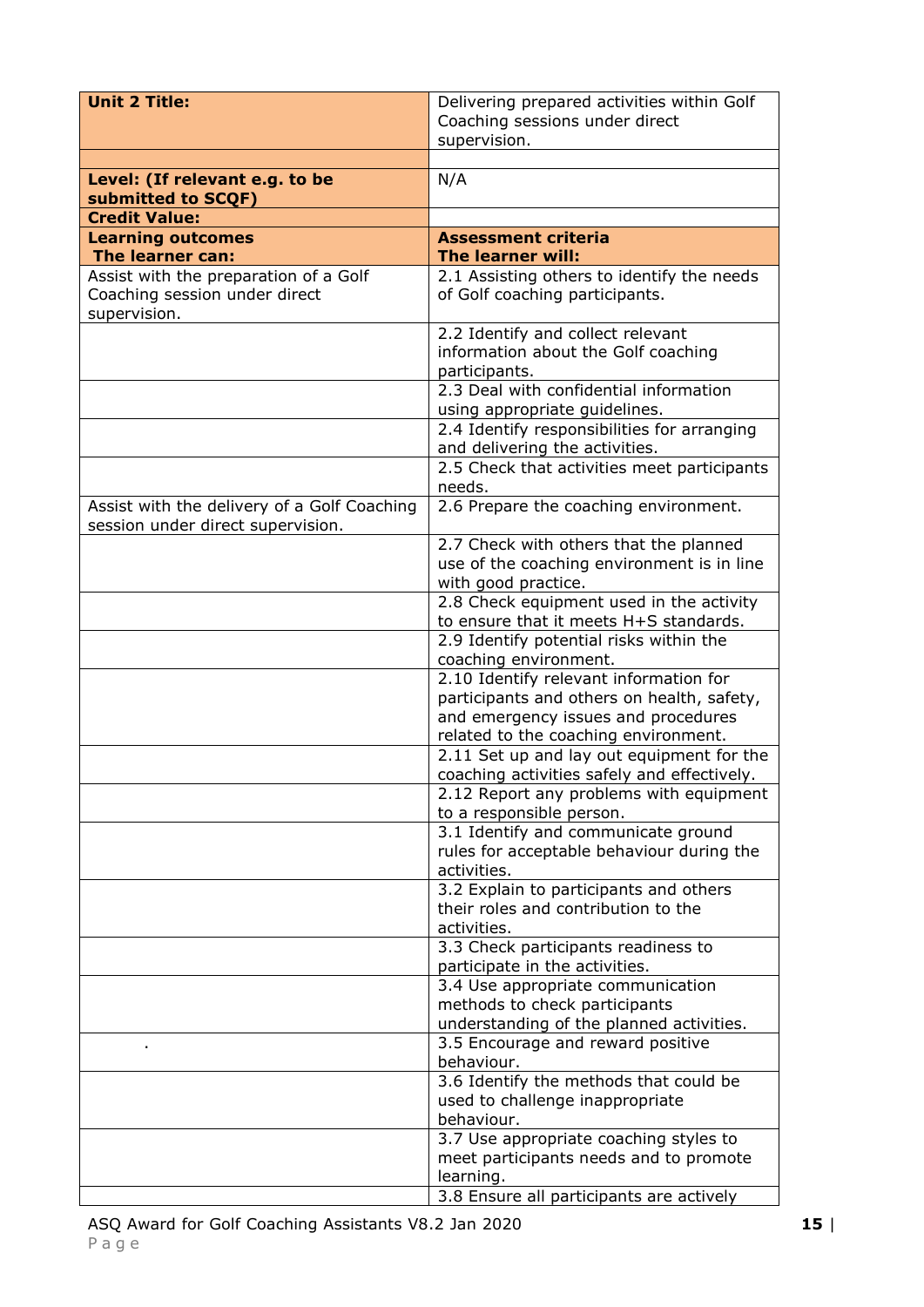|                                              | engaged.                                                              |
|----------------------------------------------|-----------------------------------------------------------------------|
|                                              | 3.9 Use realistic timings and sequencing                              |
|                                              | to deliver planned activities.                                        |
|                                              | 3.10 Provide technically correct                                      |
|                                              | explanations and demonstrations at                                    |
|                                              | appropriate times during the activities.                              |
|                                              | 3.11 Identify procedures for dealing with                             |
|                                              | minor injuries, illness and accidents in line<br>with H+S guidelines. |
|                                              | 3.12 Deal with problems when they arise                               |
|                                              | and refer those that cannot be resolved to                            |
|                                              | a responsible person.                                                 |
|                                              | 3.13 Identify and encourage opportunities                             |
|                                              | for feedback appropriate for the activities                           |
|                                              | and needs of the participants.                                        |
|                                              | 3.14. Ensure safety is maintained within                              |
|                                              | activities.                                                           |
|                                              | 3.15 Identify appropriate tasks to                                    |
|                                              | conclude the activities.                                              |
|                                              | 3.16 Follow correct procedures for taking                             |
|                                              | down and storing equipment.                                           |
| Additional Information about this unit       | This unit must be delivered holistically                              |
|                                              | along with 2 other units making up this<br>qualification.             |
|                                              | This unit assesses the participant                                    |
| Unit purpose and aim(s)                      | assisting with the preparation and                                    |
|                                              | delivery of activities within a golf coaching                         |
|                                              | session under direct supervision.                                     |
| Assessment requirements or guidance          | ASQ requires that this unit is to be                                  |
| specified by a sector or regulatory body (if | assessed in the context of Golf Coaching.                             |
| appropriate                                  | To complete this unit learners are                                    |
|                                              | required to evidence: Collecting                                      |
|                                              | information needed to assist with the                                 |
|                                              | preparation and delivery of activities                                |
|                                              | within a golf coaching session, under                                 |
|                                              | supervision, through a range of methods                               |
|                                              | which might include; observational                                    |
|                                              | activities, written questioning, oral                                 |
|                                              | questioning, MCQ tests, discussion,                                   |
|                                              | simulation etc.                                                       |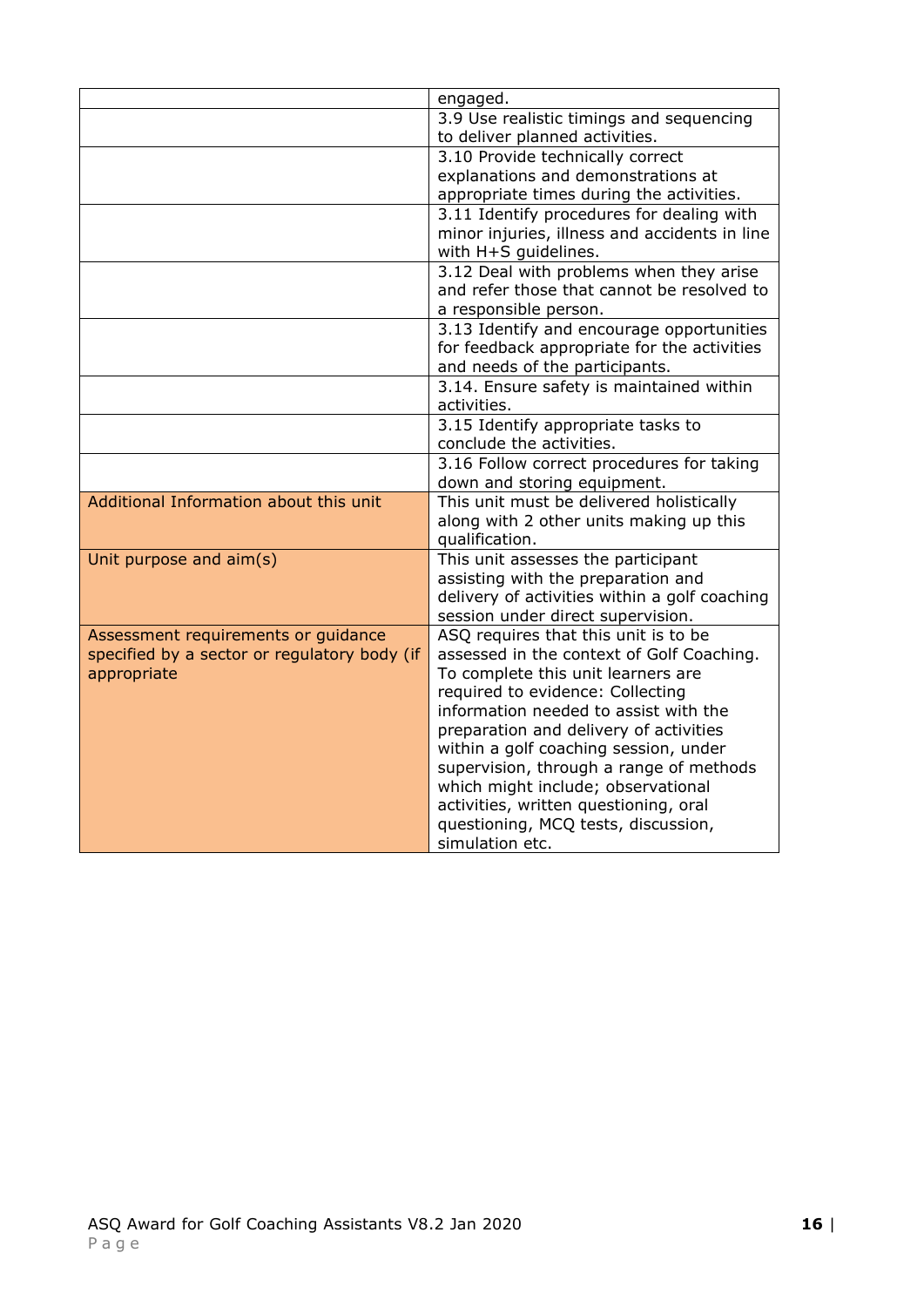| <b>Unit 3 Title</b>                                                                                | Contributing to the Evaluation of Golf                                                                                                                                                                                                                                                                                                                                                                                                                              |
|----------------------------------------------------------------------------------------------------|---------------------------------------------------------------------------------------------------------------------------------------------------------------------------------------------------------------------------------------------------------------------------------------------------------------------------------------------------------------------------------------------------------------------------------------------------------------------|
|                                                                                                    | Coaching sessions.                                                                                                                                                                                                                                                                                                                                                                                                                                                  |
| Level (If relevant e.g. to be submitted<br>to SCQF)                                                | N/A                                                                                                                                                                                                                                                                                                                                                                                                                                                                 |
| <b>Credit Value</b>                                                                                |                                                                                                                                                                                                                                                                                                                                                                                                                                                                     |
| <b>Learning outcomes</b>                                                                           | <b>Assessment criteria</b>                                                                                                                                                                                                                                                                                                                                                                                                                                          |
| The learner can:                                                                                   | The learner will:                                                                                                                                                                                                                                                                                                                                                                                                                                                   |
| 3. Assist others with the review of a<br>Golf Coaching session.                                    | 3.1 Analyse performance and contribute<br>to the review of activities within a golf<br>coaching session.                                                                                                                                                                                                                                                                                                                                                            |
|                                                                                                    | 3.2 Encourage participants and others to<br>contribute to the review of activities.                                                                                                                                                                                                                                                                                                                                                                                 |
|                                                                                                    | 3.3 Review the effectiveness of activities<br>in relation to aims and objectives of the<br>session.                                                                                                                                                                                                                                                                                                                                                                 |
|                                                                                                    | 3.4 Use feedback from a variety of<br>sources in order to review current<br>coaching practice.                                                                                                                                                                                                                                                                                                                                                                      |
|                                                                                                    | 3.5 Identify and propose modifications for<br>future activities.                                                                                                                                                                                                                                                                                                                                                                                                    |
|                                                                                                    | 3.6 Identify and record participants<br>achievements, strengths and development<br>needs.                                                                                                                                                                                                                                                                                                                                                                           |
|                                                                                                    | 3.7 Identify future coaching activities to<br>improve participants performance.                                                                                                                                                                                                                                                                                                                                                                                     |
|                                                                                                    | 3.8 Prepare a personal action plan to<br>develop current coaching practice.                                                                                                                                                                                                                                                                                                                                                                                         |
|                                                                                                    | 3.9 Review your own coaching practice<br>and update personal action plan.                                                                                                                                                                                                                                                                                                                                                                                           |
|                                                                                                    |                                                                                                                                                                                                                                                                                                                                                                                                                                                                     |
| Additional Information about this unit                                                             | This unit must be delivered holistically<br>with 2 other units that make up this<br>qualification.                                                                                                                                                                                                                                                                                                                                                                  |
| Unit purpose and aim(s)                                                                            | This unit assesses participants reviewing<br>activities within a golf coaching session<br>under direct supervision.                                                                                                                                                                                                                                                                                                                                                 |
| Assessment requirements or guidance<br>specified by a sector or regulatory body (if<br>appropriate | ASQ requires that this unit be assessed in<br>the context of golf coaching. To complete<br>this unit learners are required to<br>evidence: Collecting information needed<br>to identify and demonstrate the review of<br>activities within a golf coaching session<br>under direct supervision, through a range<br>of methods which might include;<br>observational activities, written<br>questioning, oral questioning, MCQ tests,<br>discussion, simulation etc. |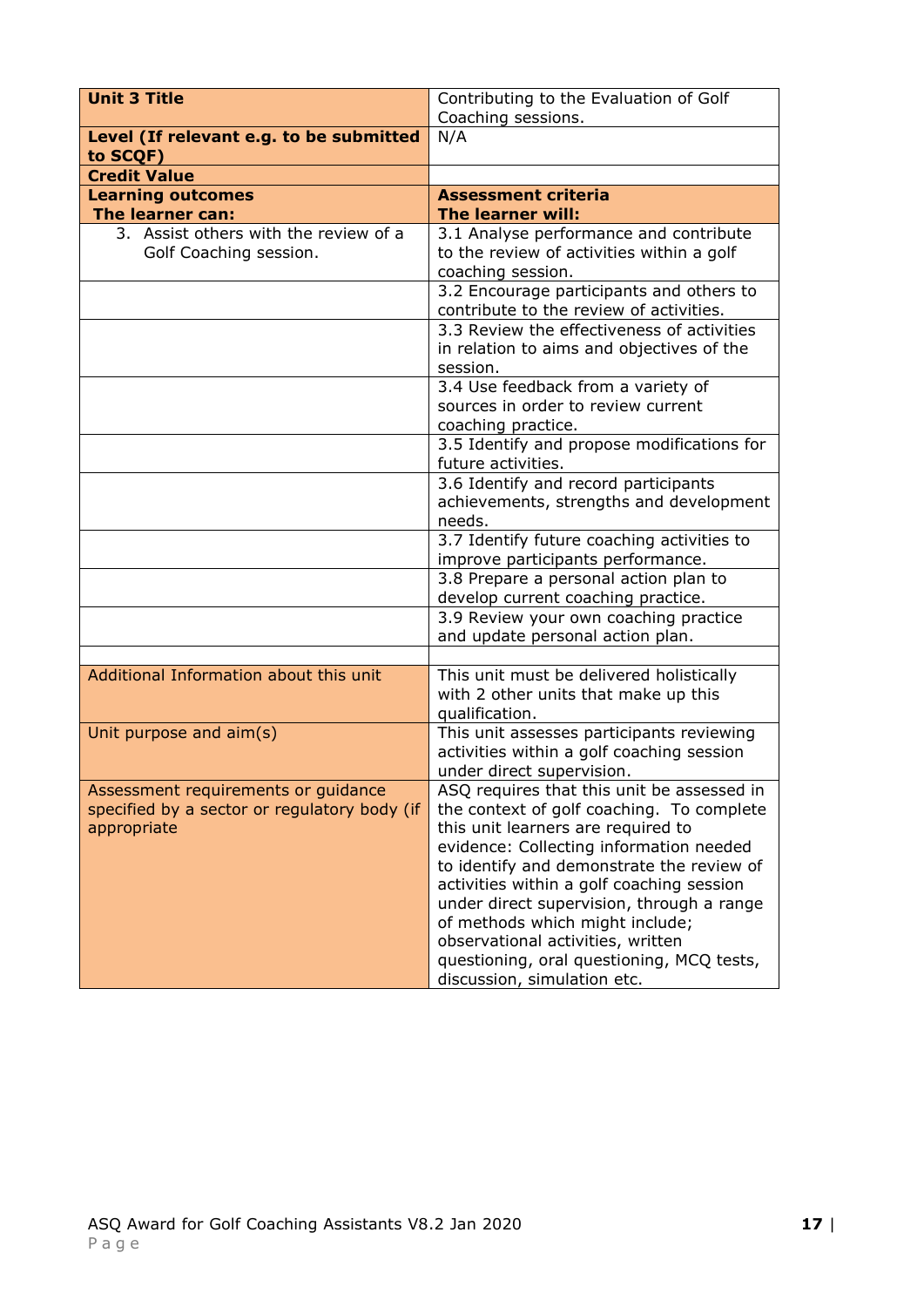## **Section 5: Delivery workforce criteria**

Centres must ensure they have the appropriate personnel involved in the delivery, assessment and quality assurance of ASQ qualifications. The following criteria are the minimum criteria that need to be met by those involved in the delivery, assessment and quality assurance of the qualification.

# **Criteria for Tutors**

Note: Tutors of the ASQ Award for Golf Coaching Assistants (VRQ) are able to deliver and assess the qualification proving they have the appropriate qualifications to support both roles.

#### Tutors of the ASQ Award for Golf Coaching Assistants must:

- Have a relevant tutoring qualification, (or evidence of working towards one) the minimum being the Level 3 Award in Education and Training, or equivalent qualification *e.g.* Level 3 Preparing to teach in the lifelong learning sector or Level 3 Certificate in Tutoring in Sport etc. with evidence of recent CPD (within 3 years)
- Have attended the relevant PGA learning programme orientation session(s), for the ASQ Award for Golf Coaching Assistants
- Able to demonstrate technical competence (and hold appropriate subject/sport qualification) in the subject area for which they are being employed to tutor
- Must be able to provide evidence of the knowledge, understanding and application of the qualification and assessment criteria for the occupational area being assessed and the key skills at the appropriate level.
- Have excellent interpersonal skills and be able to communicate effectively with learners using a variety of mediums
- Must be able to use plain language which is free from bias and appropriate to the qualifications.
- Must be committed to equal opportunities in assessment and have the ability to translate this commitment into practice.
- Be a PGA qualified 'AA' Professional
- Have a positive attitude towards the development and growth of the game of Golf at all levels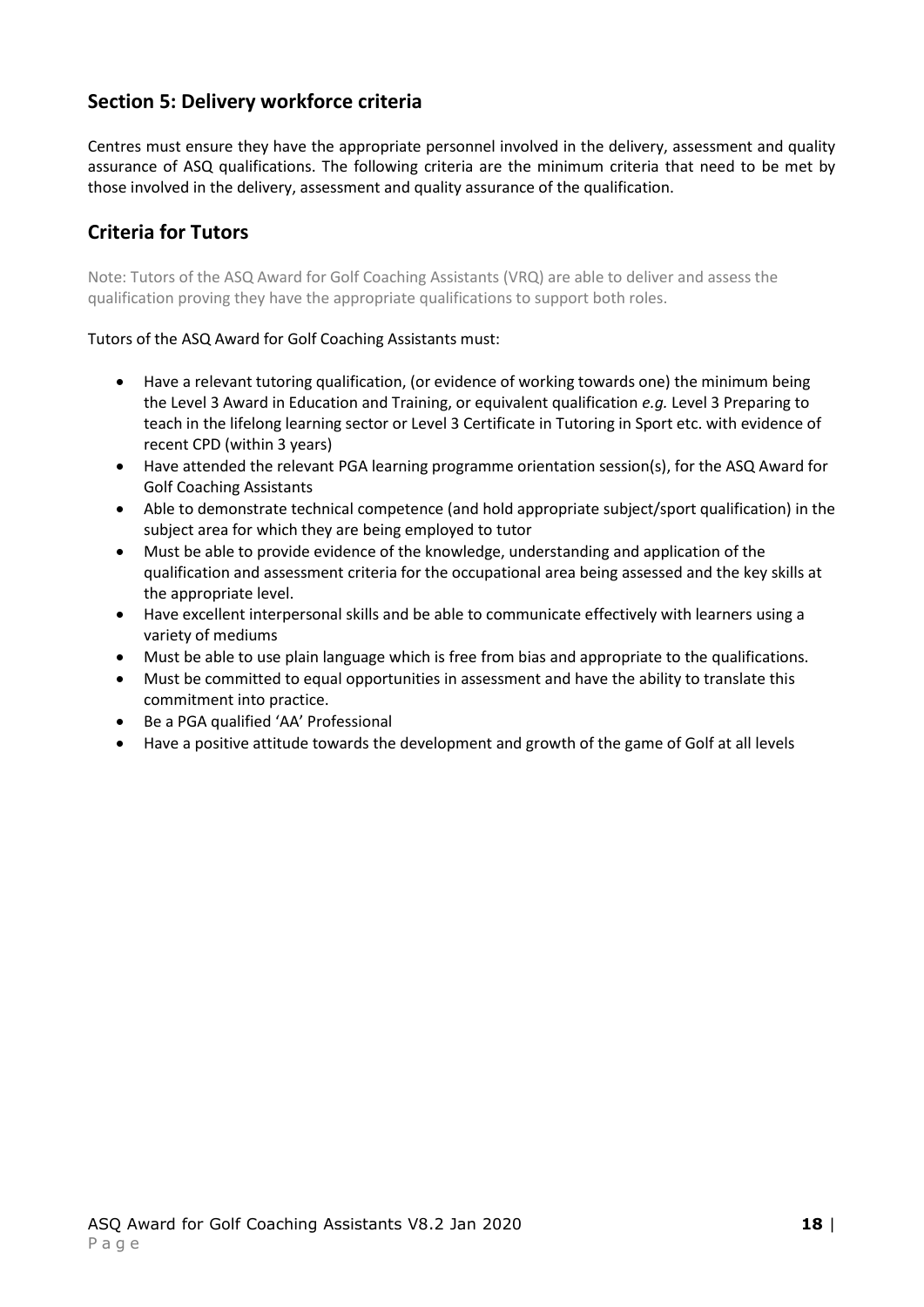# **Criteria for Assessors**

Assessors of the ASQ Award for Golf Coaching Assistants must:

- Have attended the relevant PGA learning programme orientation session(s), for the ASQ Award for Golf Coaching Assistants
- Have obtained appropriate qualification e.g. level 3 Award in Assessing Vocationally Related Achievement, Level 3 Certificate in Assessing Vocational Achievement or equivalent and appropriate CPD (within 3 years) or D32/A1 or above assessor awards pre 2010 edition and appropriate CPD (within 3 years)
- Experience of assessing and working towards one of the above current assessor qualifications.
- Must be able to provide evidence of the knowledge, understanding and application of the qualification and assessment criteria for the occupational area being assessed and the key skills at the appropriate level.
- Must be able to demonstrate technical competence (and hold an appropriate subject/sport qualification) in the subject area for which they are being employed to assess. .
- Must be familiar with the awarding body's requirements in relation to conducting assessment, recording assessment decisions and maintaining securely candidates' assessment records.
- Must be able to use plain language which is free from bias and appropriate to the qualifications.
- Must be committed to equal opportunities in assessment and have the ability to translate this commitment into practice.

**Note:** It is acknowledged that, for the existing ASQ Award for Golf Coaching Assistants, tutors/assessors that have extensive relevant experience (minimum 5 years) and unable to provide certificates of appropriate qualifications may continue to deliver/assess providing they are able to submit a satisfactory report from IV/EV within the last 3 years plus CPD to demonstrate competence. All new tutor/assessors joining the workforce from Jan 2016 must have proof of qualifications to prove competence.

**Note:** It is acknowledged that, for the ASQ Level 1 Award in Coaching Golf, the same person or two different people may fulfil the roles of tutor and assessor. Whichever option is chosen, the centre's Associated Sports Qualifications appointed External Verifier will wish to ensure that all persons providing training or assessment for the qualification meet the qualification specific criteria detailed above.

### **Continuous Personal Development**

<span id="page-18-0"></span>It is an expectation that the workforce involved in the delivery and assessment of qualifications within Approved Delivery *Centres* remains current and continually delivers best practice relevant to the roles. This commitment to continued good practice in the delivery of qualifications can include regulated or legislative requirements and / or standardisation events as well as dedicated opportunities to develop technical skills and knowledge relevant to the roles.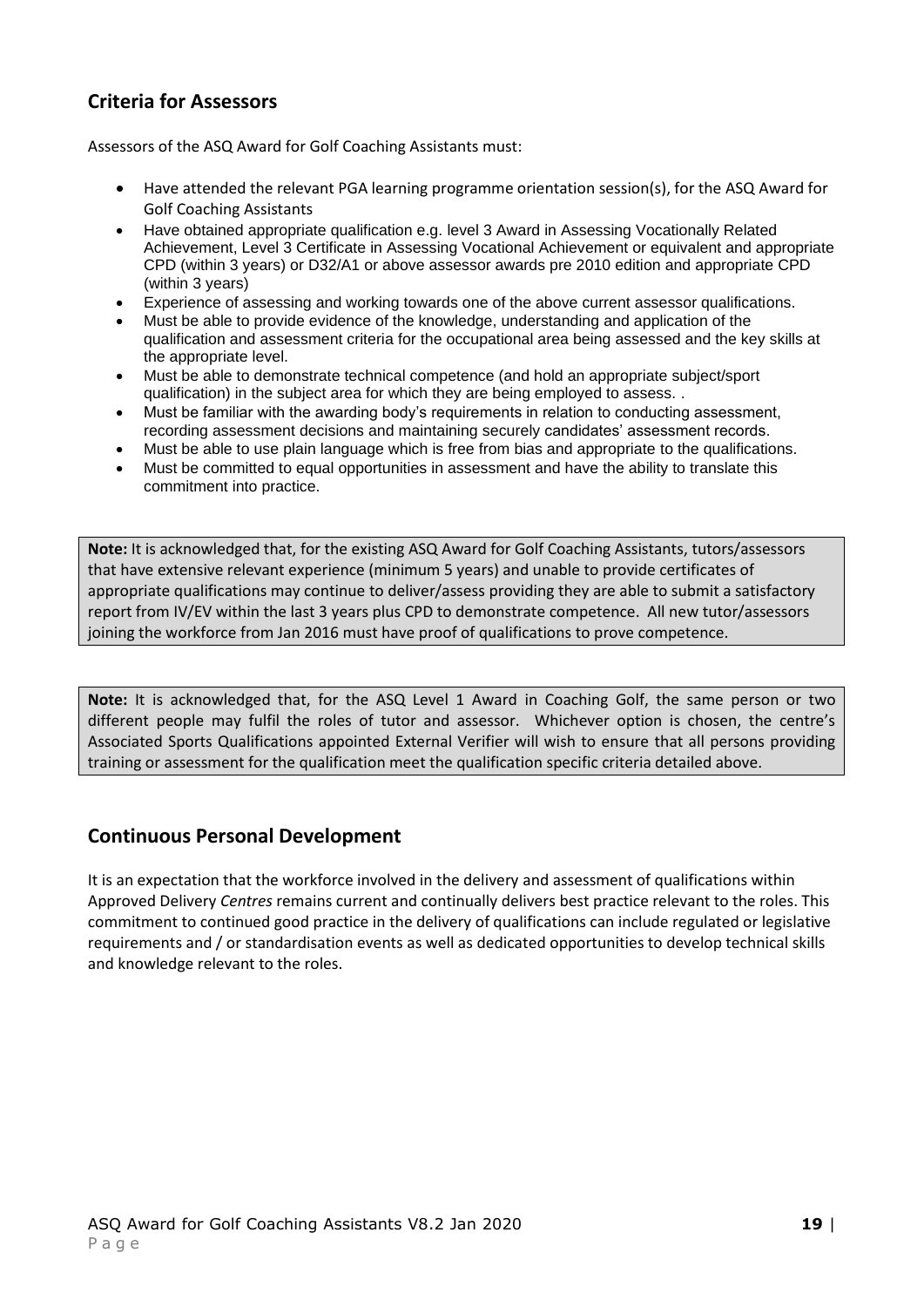# **Section 6: Quality assurance**

The quality assurance of qualifications is of paramount importance to ensuring the quality and standard of ASQ's qualifications is maintained across all Approved Delivery *Centres*. High quality learning environments, assessments and quality assurance practices within *Centres* is a key driver of the success of ASQ's qualifications. Good quality assurance procedures can lead to:

- improved learner experience
- increases in learner achievement
- improved retention / completion rates
- cost-effective programmes for providers / organisations.

Centres should plan for the quality assurance of programmes from the earliest stage of development and implementation. Good quality assurance procedures will ensure *Centres* meet ASQ's requirements and where appropriate can satisfy external organisation's requirements for quality vocational education and training. Quality assurance of qualifications applies to the:

- recruitment process
- induction of learners into qualifications
- initial assessment of learners
- design of learning programmes
- delivery (teaching / tutoring) of the learning programme
- support of learners
- assessment strategy
- record keeping and monitoring of progress
- achievement and certification of learners
- review and development of programmes / procedures.

### **Internal quality assurance**

ASQ Approved Delivery Centres must have effective quality assurance policies and procedures in place to deliver ASQ qualifications. ASQ Approved Delivery Centres are responsible for the internal quality assurance of ASQ's qualifications. ASQ will provide external quality assurance

*Approved Delivery Centres* must provide a plan ('when') for the quality assurance of the qualification and also detail the strategy to be used *i.e.* what sampling will be conducted and using what methods (observed practice and / or paper or desk-based). The plan should outline when the various quality assurance methods will be conducted, what standardisation activities are conducted and who will be involved in the internal quality assurance process. Sampling should include that of learners, range of assessors/tutors (if appropriate), methods of assessment, evidence and also the records of assessments conducted within the centre.

Whoever (e.g. Centre Manager, IV or Lead IV) is responsible for the internal quality assurance within a Approved Delivery *Centre* will need to ensure that all factors related to quality assurance are covered. This should include:

- ensuring all quality assurance policies and procedures are 'fit for purpose'
- the plan and strategy for quality assurance is implemented, monitored and revised where appropriate
- clear communication of the quality assurance procedures is known within the *Centre*; and effective communication is implemented with the appointed External Verifier / ASQ
- ensuring all personnel involved in the assessment of the qualification are appropriately qualified and conduct their own practice in accordance with the relevant Learning and Development National Occupational Standards and/or ASQ quality assurance process.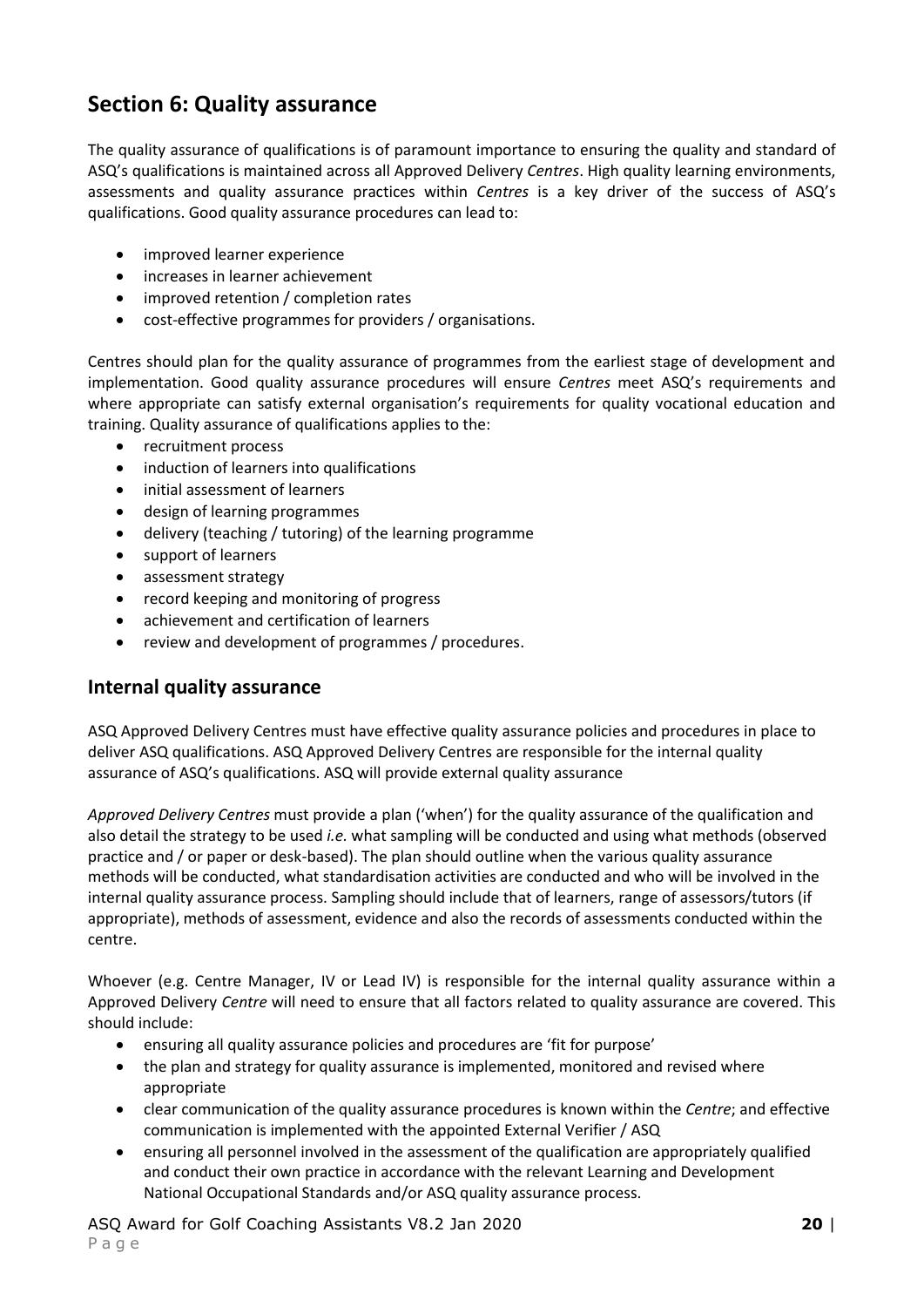• Support and regularly observe (to sampling strategy) to maintain standards.

### **The quality assurance workforce**

Internal Verifiers are an important part of the workforce within a *Centre* and should work integral to the delivery workforce. The role of the IV is extremely important with a *Centre* and they should provide guidance and support to assessors as well as ensure the quality of assessment is maintained.

## **Criteria for Internal Verifiers**

Internal Verifiers (or IVs) of the ASQ Award for Golf Coaching Assistants must:

- Have current experience of conducting quality assurance in an education and training environment, and / hold a recognised quality assurance qualification such as the Level 4 Award in the Internal Quality Assurance of Assessment Processes and Practice or equivalent qualifications, for example, the V1 qualification or preceding D34 qualification or proof of registration to the qualification. **OR**
- Experience as an active IV (minimum 3 years' experience) together with relevant CPD and satisfactory reports from External Verifiers within the last 3 years. **Internal Verifiers;**
- Must be able to provide evidence of the knowledge, understanding and application of the qualification and assessment criteria for the occupational area being assessed and key skills at the appropriate level.
- Must have subject knowledge sufficient to support or challenge assessment decisions of the Assessors.
- Must be familiar with the approved centre and awarding body's requirements in relation to conducting assessment and internal verification, recording assessment and internal verification decisions and maintaining accurate internal verification records in a confidential manner.
- Must be able to use plain language which is free from bias and appropriate to the qualification.
- Strong communication skills and the ability to work alone and as a team.
- Must be committed to equal opportunities in assessment and have the ability to translate this commitment into practice and a commitment to declare any conflict of Interest situation.
- Ability to manage time, prioritise work effectively and meet key deadlines

**Note:** Internal Verifiers cannot quality assure assessments that they have conducted.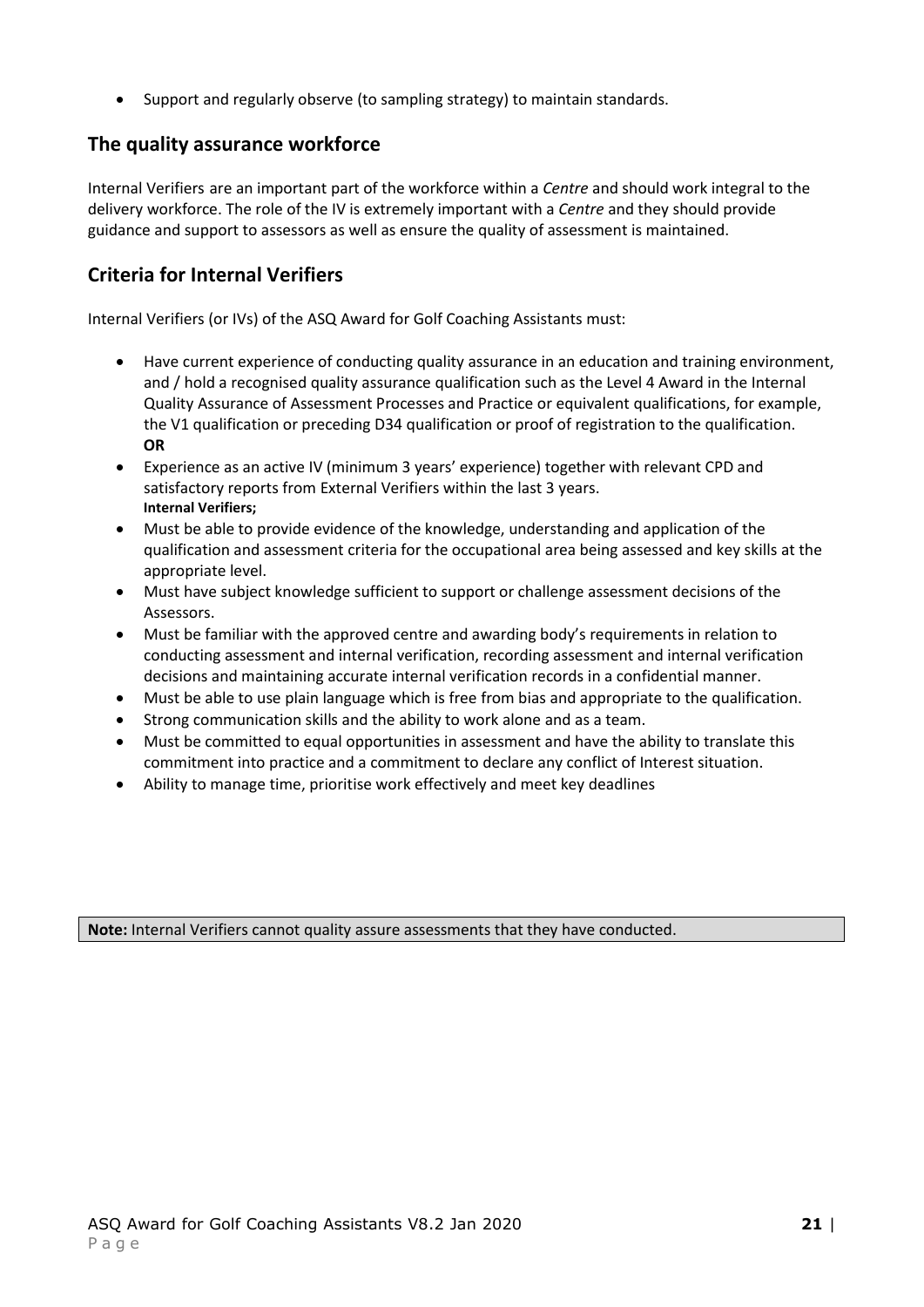# **Continuous Personal Development of IVs**

As is outlined for the delivery workforce, it is an expectation that the workforce involved in the quality assurance of qualifications within *Centres* remains current and continually delivers best practice relevant to the role. This commitment to continued good practice in the quality assurance of qualifications can include regulated or legislative requirements and / or standardisation events as well as dedicated opportunities to develop technical skills and knowledge relevant to the quality assurance role(s).

#### **External Quality Assurance**

External quality assurance for the qualification will be provided by ASQ; a nominated External Verifier (or EV) will be appointed by ASQ when a *Centre* is approved to deliver the qualification. External quality assurance will include:

- approval of the *Centre*
- monitoring the delivery of the learning programme
- guidance and support to *Centres* in the delivery and assessment of the qualification
- monitoring of assessment practice
- monitoring of the internal quality assurance procedures.

<span id="page-21-0"></span>ASQ conducts external quality assurance to ensure its qualifications are delivered, assessed and quality assured to the highest of standards. And specifically, to ensure that assessment practice within *Centres* is valid and reliable.